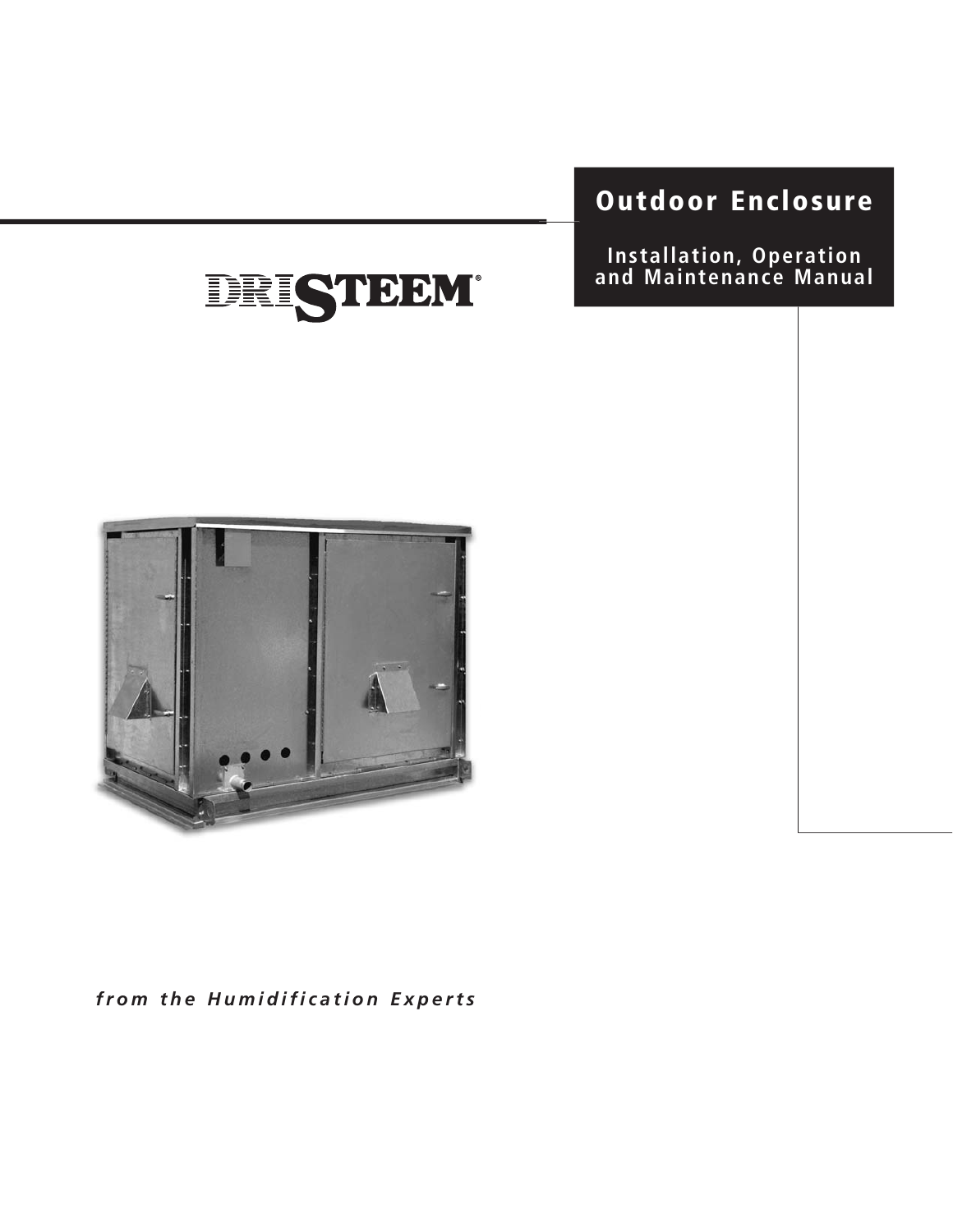# **Table of contents**

#### **General information**

| Dimensions, connection sizes and specifications                                                      |
|------------------------------------------------------------------------------------------------------|
|                                                                                                      |
| $STS/LTS \ldots \ldots \ldots \ldots \ldots \ldots \ldots \ldots \ldots \ldots \ldots \ldots \ldots$ |
|                                                                                                      |
| <b>Installation</b><br><b>Operation</b>                                                              |
|                                                                                                      |
| <b>Maintenance</b>                                                                                   |
|                                                                                                      |
|                                                                                                      |
|                                                                                                      |
|                                                                                                      |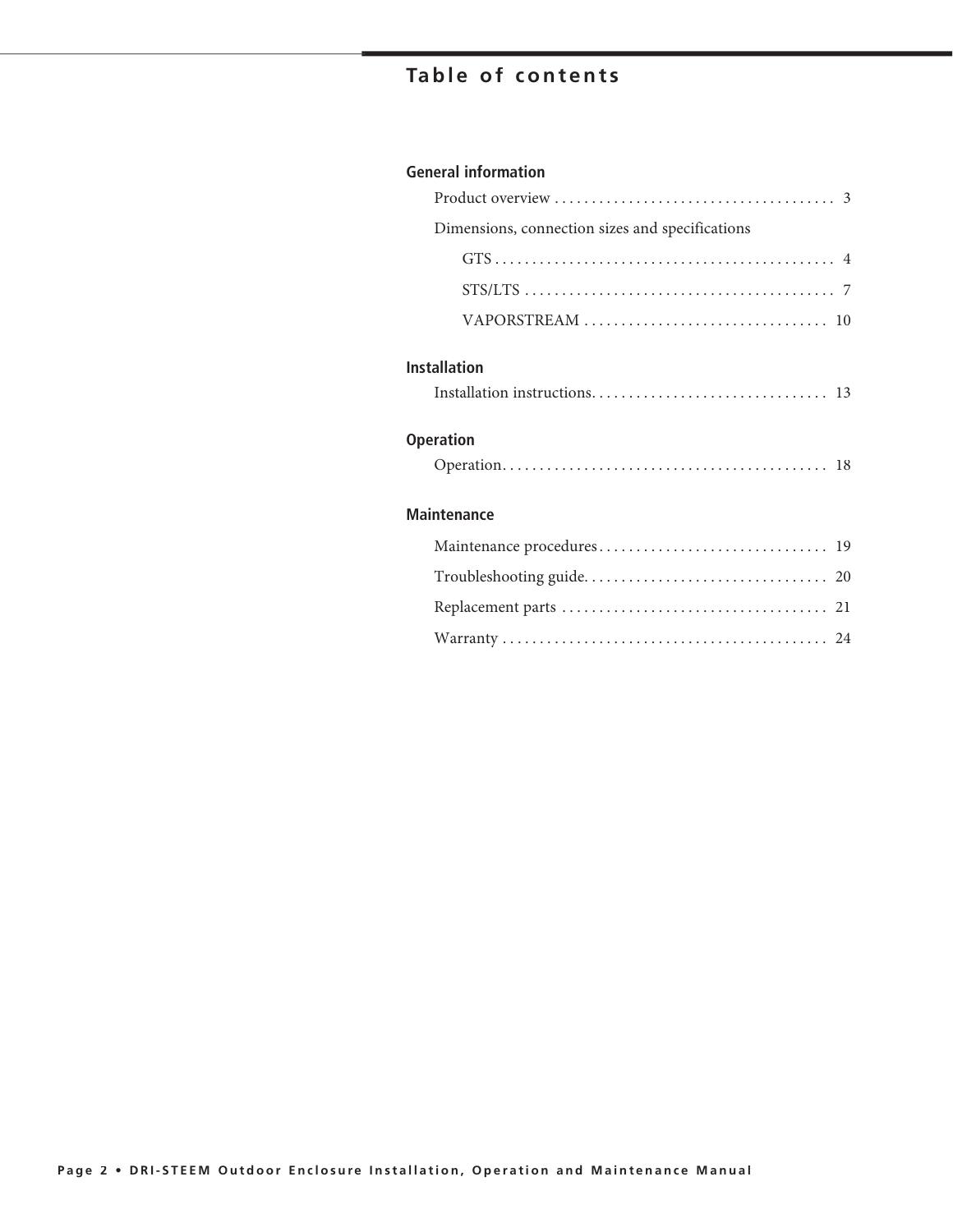### Product overview

#### Outdoor enclosure expands application flexibility

Outdoor humidifier operation in any climate is now possible with the DRI-STEEM<sup>®</sup> outdoor enclosure. This prepackaged, factoryassembled unit ships complete to the job site, ready for easy-toconnect gas, water, electrical or steam field connections to the preinstalled humidifier inside. With a variety of available mounting options — curb, legs, or flush — installation is a snap. The outdoor enclosure is available for use with DRI-STEEM GTS, LTS, STS, and VAPORSTREAM humidifiers.

#### **Outdoor enclosure features**

- Install on the ground or on the roof. Outdoor enclosures are ideal for facilities that have limited interior space.
- Factory constructed and assembled. The outdoor enclosure is shipped complete with your humidifier preinstalled and tested. Humidifiers are prepiped within the enclosure with an integral water seal and are ready for quick connection to gas, water, steam and electricity.
- Certified, tested and proven. In-house testing and numerous successful installations have proven that the outdoor enclosure provides reliable operation under extreme conditions. In addition, the GTS outdoor enclosure is CSA-certified for outdoor operation.
- Easy access for service. Steel enclosure doors provide full access to all internal components. The doors feature stainless steel hinges and latches operable from both the exterior and interior of the unit.
- Protects in cold and hot climates. To ensure complete safety and operation in all climates, the outdoor enclosure has supplemental heating and ventilating systems that automatically maintain required operation conditions. DRI-STEEM humidifiers housed in outdoor enclosures operate properly when outdoor temperatures range from  $-40$  °F to 122 °F ( $-40$  °C to 50 °C).
- Robust design. The outdoor enclosure is ruggedly built to completely protect internal components. The enclosure is constructed of heavy-duty galvanized steel and is fully insulated. Gaskets on doors ensure a tight seal.



The outdoor enclosure is an available option for all GTS® VAPORSTREAM®, STS®, and LTS® humidifiers.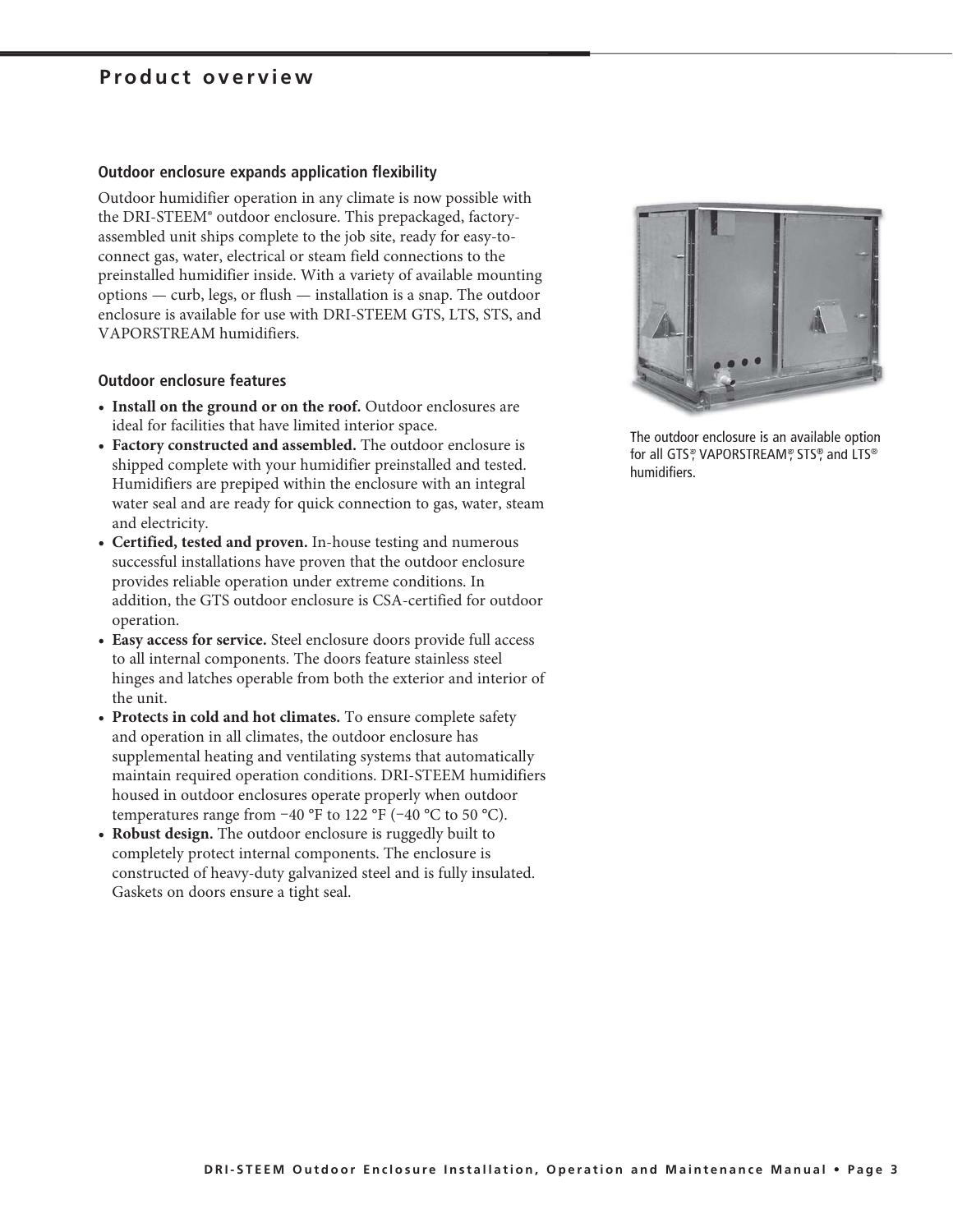### **GTS outdoor enclosure**



#### Notes:

- 1. The outdoor enclosure has two available steam distribution configurations. The standard configuration has a steam outlet at the back of the outdoor enclosure for connecting to steam dispersion unit piping. The optional internal steam distribution configuration routes steam within the outdoor enclosure and down through the enclosure pipe chase into a building.
- 2. There are four knockouts located on the right and left side of the enclosure. Knockout sizes are 11/2" (hole dia. 50 mm) for GTS or GTS-DI models 100, 200, 300 and 400, and 2" (hole dia. 63.5 mm) for GTS or GTS-DI models 600 and 800. Run the electrical power and gas piping into the enclosure at these knockouts.
- 3. All piping from the GTS unit to the steam outlet is stainless steel pipe. Depending on the application, interconnecting piping from the steam outlet to the dispersion assembly can be tubing, pipe or DRI-STEEM vapor hose. See the GTS Installation, Operation and Maintenance Manual for more information about connecting to the dispersion assembly.
- 4. See dimensions table on the next page.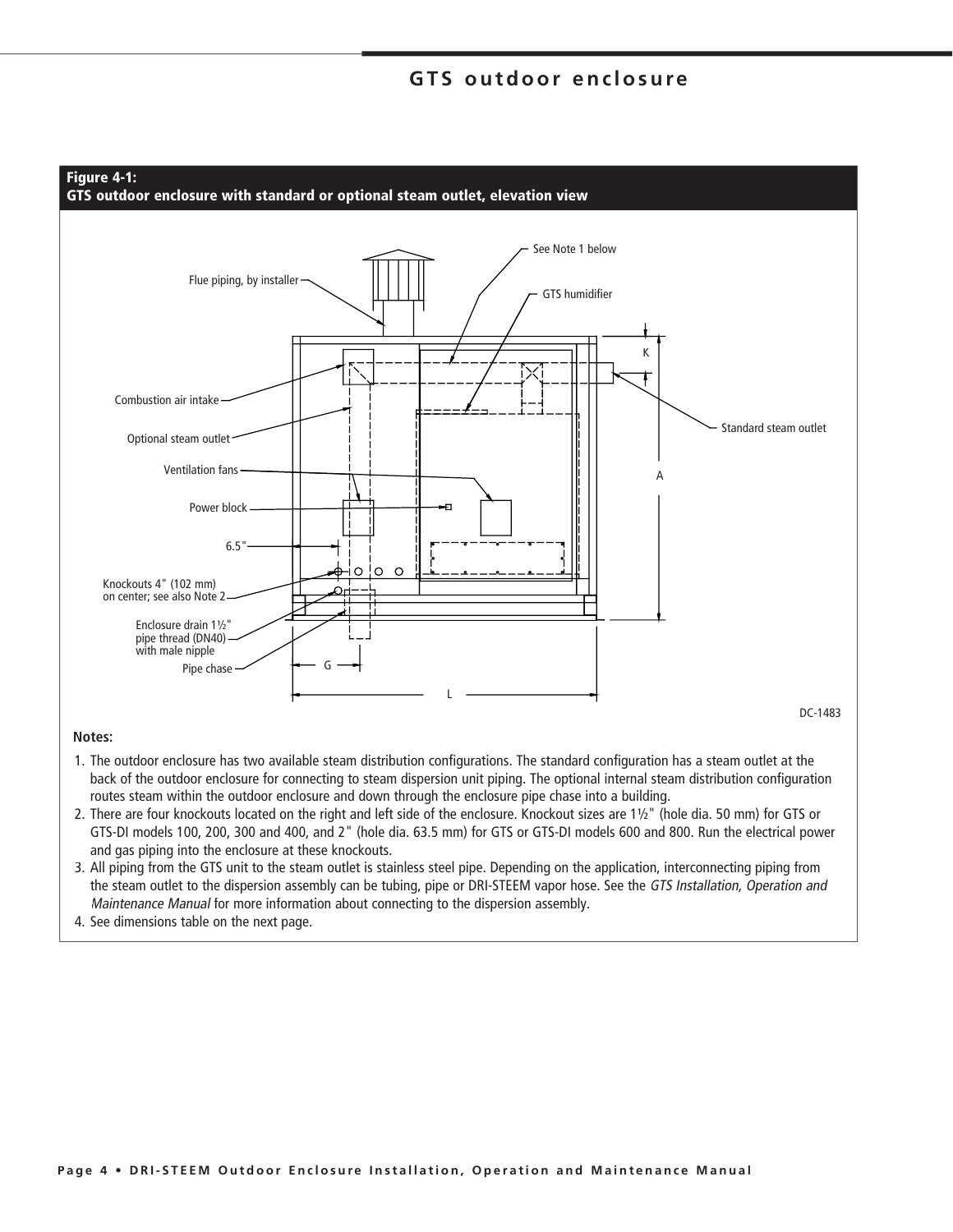# GTS outdoor enclosure (cont.)



| <b>Table 5-1:</b><br>GTS outdoor enclosure dimensions* |                     |        |                    |                                   |      |
|--------------------------------------------------------|---------------------|--------|--------------------|-----------------------------------|------|
|                                                        |                     |        |                    | <b>GTS or GTS-DI model number</b> |      |
| <b>Item</b>                                            | <b>Description</b>  |        | 100, 200, 300, 400 | 600, 800                          |      |
|                                                        |                     | inches | mm                 | inches                            | mm   |
| A                                                      | Enclosure height    | 56.00  | 1422               | 66.00                             | 1676 |
| B                                                      | Enclosure width     | 36.00  | 914                | 54.00                             | 1372 |
| C                                                      |                     | 19.38  | 492                | 34.00                             | 864  |
| D                                                      | Pipe chase position | 10.25  | 260                | 3.00                              | 76   |
| E                                                      |                     | 10.00  | 254                | 16.00                             | 406  |
| F                                                      | Pipe chase size     | 6.00   | 152                | 10.00                             | 254  |
| G                                                      |                     | 13.25  | 337                | 9.00                              | 229  |
| Н                                                      | Steam pipe position | 16.00  | 406                | 24.00                             | 610  |
| J                                                      |                     | 24.38  | 619                | 42.00                             | 1067 |
| K                                                      |                     | 9.00   | 229                | 9.00                              | 229  |
| L                                                      | Enclosure length    | 60.00  | 1524               | 60.00                             | 1524 |
| Note:<br>* See drawings on this and the previous page. |                     |        |                    |                                   |      |

| Item                                                   | <b>Description</b>  |        | 100, 200, 300, 400 |        | 600, 800 |
|--------------------------------------------------------|---------------------|--------|--------------------|--------|----------|
|                                                        |                     | inches | mm                 | inches | mm       |
| A                                                      | Enclosure height    | 56.00  | 1422               | 66.00  | 1676     |
| B                                                      | Enclosure width     | 36.00  | 914                | 54.00  | 1372     |
| C                                                      |                     | 19.38  | 492                | 34.00  | 864      |
| D                                                      | Pipe chase position | 10.25  | 260                | 3.00   | 76       |
| E                                                      |                     | 10.00  | 254                | 16.00  | 406      |
| F                                                      | Pipe chase size     | 6.00   | 152                | 10.00  | 254      |
| G                                                      |                     | 13.25  | 337                | 9.00   | 229      |
| Н                                                      |                     | 16.00  | 406                | 24.00  | 610      |
| J                                                      | Steam pipe position | 24.38  | 619                | 42.00  | 1067     |
| K                                                      |                     | 9.00   | 229                | 9.00   | 229      |
| L                                                      | Enclosure length    | 60.00  | 1524               | 60.00  | 1524     |
| Note:<br>* See drawings on this and the previous page. |                     |        |                    |        |          |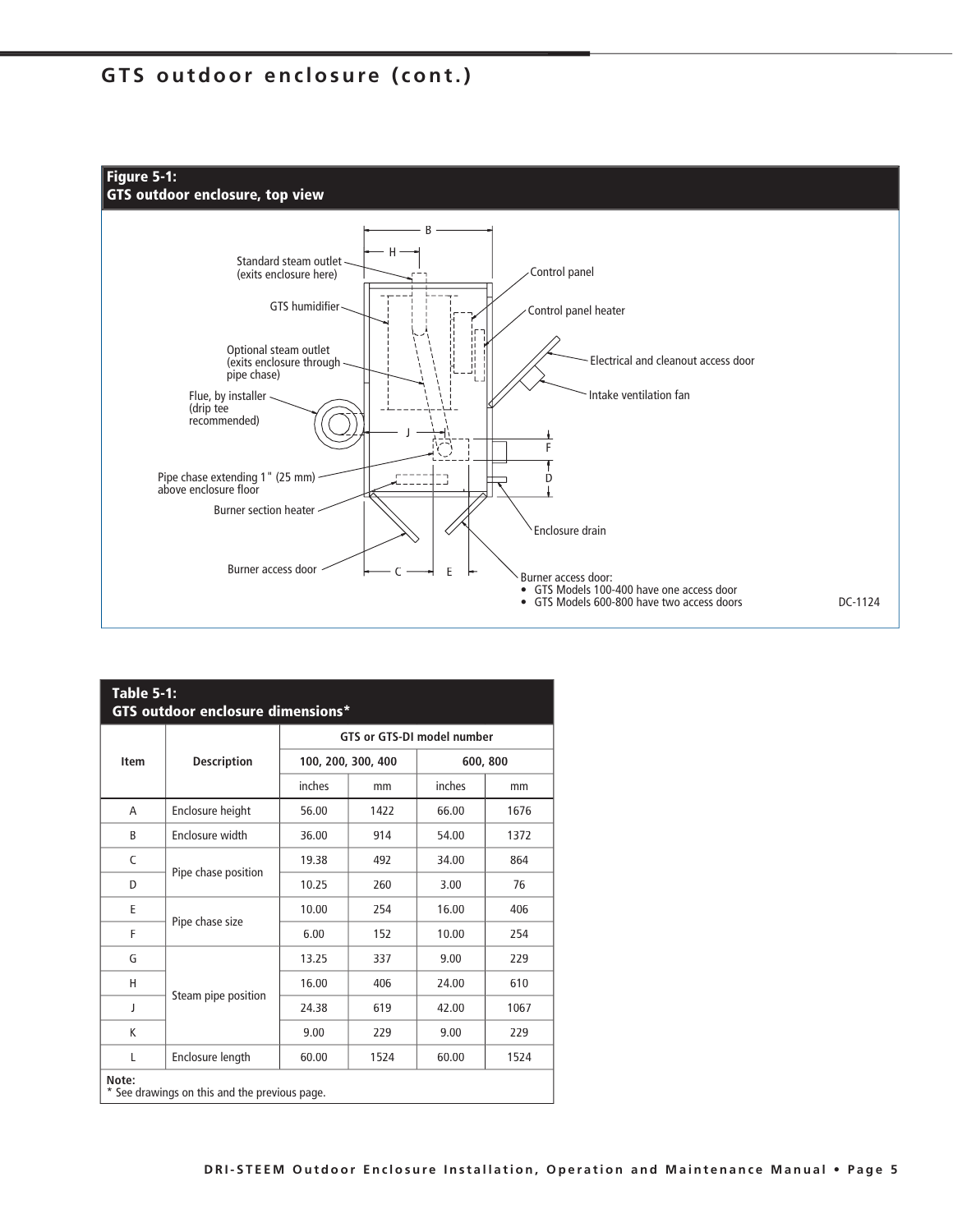# GTS outdoor enclosure (cont.)

#### **Specifications**

- See your humidifier's catalog or installation, operation and maintenance manual for capacities and input requirements.
- Add 15 full load amps (120 VAC) when using an outdoor enclosure with a heater package.
- Add 2 full load amps (120 VAC) when using an outdoor enclosure without a heater package.

| GTS or<br><b>GTS-DI</b> |      | Outdoor enclosure<br>shipping weight* |      | Outdoor enclosure<br>operating weight* |
|-------------------------|------|---------------------------------------|------|----------------------------------------|
| model number            | lbs  | kg                                    | Ibs  | kg                                     |
| 100                     | 850  | 385                                   | 1150 | 520                                    |
| 200                     | 850  | 385                                   | 1150 | 520                                    |
| 300                     | 925  | 420                                   | 1325 | 600                                    |
| 400                     | 925  | 420                                   | 1325 | 600                                    |
| 600                     | 1250 | 570                                   | 1750 | 795                                    |
| 800                     | 1325 | 600                                   | 2025 | 920                                    |

\* Includes humidifier

| Table 6-2:<br><b>GTS outdoor enclosure connection sizes</b> |                                       |                                       |                                       |                             |  |
|-------------------------------------------------------------|---------------------------------------|---------------------------------------|---------------------------------------|-----------------------------|--|
|                                                             |                                       |                                       | GTS or GTS-DI model number            |                             |  |
| <b>Description</b>                                          | 100, 200                              | 300, 400                              | 600                                   | 800                         |  |
| Water makeup (fill)                                         | $\frac{1}{4}$ " pipe thread<br>(DN8)  | $\frac{1}{4}$ " pipe thread<br>(DN8)  | $\frac{1}{4}$ " pipe thread<br>(DN8)  | 1/4" pipe thread<br>(DN8)   |  |
| <b>Drain</b>                                                | 1" (DN25)                             | 1" (DN25)                             | 1" (DN25)                             | 1" (DN25)                   |  |
| Condensate return                                           | $\frac{3}{4}$ " pipe thread<br>(DN20) | $\frac{3}{4}$ " pipe thread<br>(DN20) | $\frac{3}{4}$ " pipe thread<br>(DN20) | 3/4" pipe thread<br>(DN20)  |  |
| Steam outlet                                                | 2" pipe thread<br>or hose (DN50)      | 3" (DN80)<br>flange                   | 4" (DN100)<br>flange                  | 4" (DN100)<br>flange        |  |
| Gas supply                                                  | $\frac{1}{2}$ " pipe thread<br>(DN15) | 1 "<br>pipe thread<br>(DN25)          | 1" pipe thread<br>(DN25)              | 11/4" pipe thread<br>(DN32) |  |
| Flue vent<br>(recommended<br>minimum size)                  | 5"<br>$(130 \, \text{mm})$            | 7"<br>$(180 \text{ mm})$              | 8"<br>$(205 \, \text{mm})$            | 10"<br>$(225 \text{ mm})$   |  |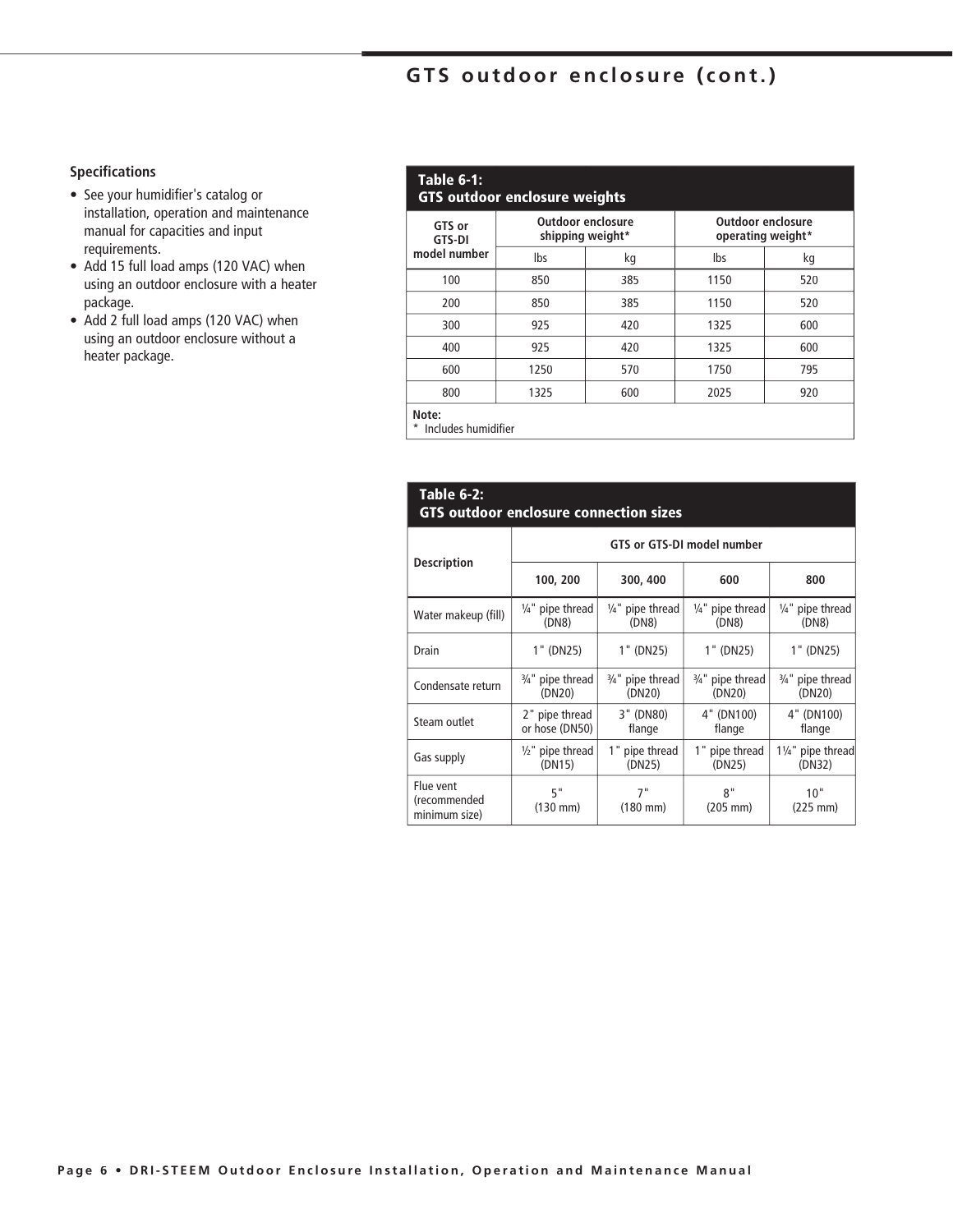### STS/LTS outdoor enclosure



#### Notes:

- 1. The outdoor enclosure has two available steam distribution configurations. The standard configuration has a steam outlet on the right side of the outdoor enclosure for connecting to steam dispersion unit piping. The optional internal steam distribution configuration routes steam within the outdoor enclosure and down through the enclosure pipe chase into a building.
- 2. There are four knockouts located on the right and left side of the enclosure. Knockout sizes are 1½" (hole dia. 50 mm) for STS/LTS models 25-100, and 2" (hole dia. 63.5 mm) for STS/LTS models 200-800. Run the electrical power into the enclosure at these knockouts.
- 3. All piping from the STS/LTS unit to the steam outlet is stainless steel pipe. Depending on the application, interconnecting piping from the steam outlet to the dispersion assembly can be tubing, pipe or DRI-STEEM vapor hose. See the STS or LTS Installation, Operation and Maintenance Manual for more information about connecting to the dispersion assembly.
- 4. For STS applications, install a riser trap in the branch line leading to the humidifier.
- 5. The preferred location for the STS steam control valve or the LTS hot liquid valve is inside the outdoor enclosure. If one of these valves must be located inside the building, it must be located within 6' (1.8 m) of the humidifier to reduce pressure drop.
- 6. See the dimensions table on the next page.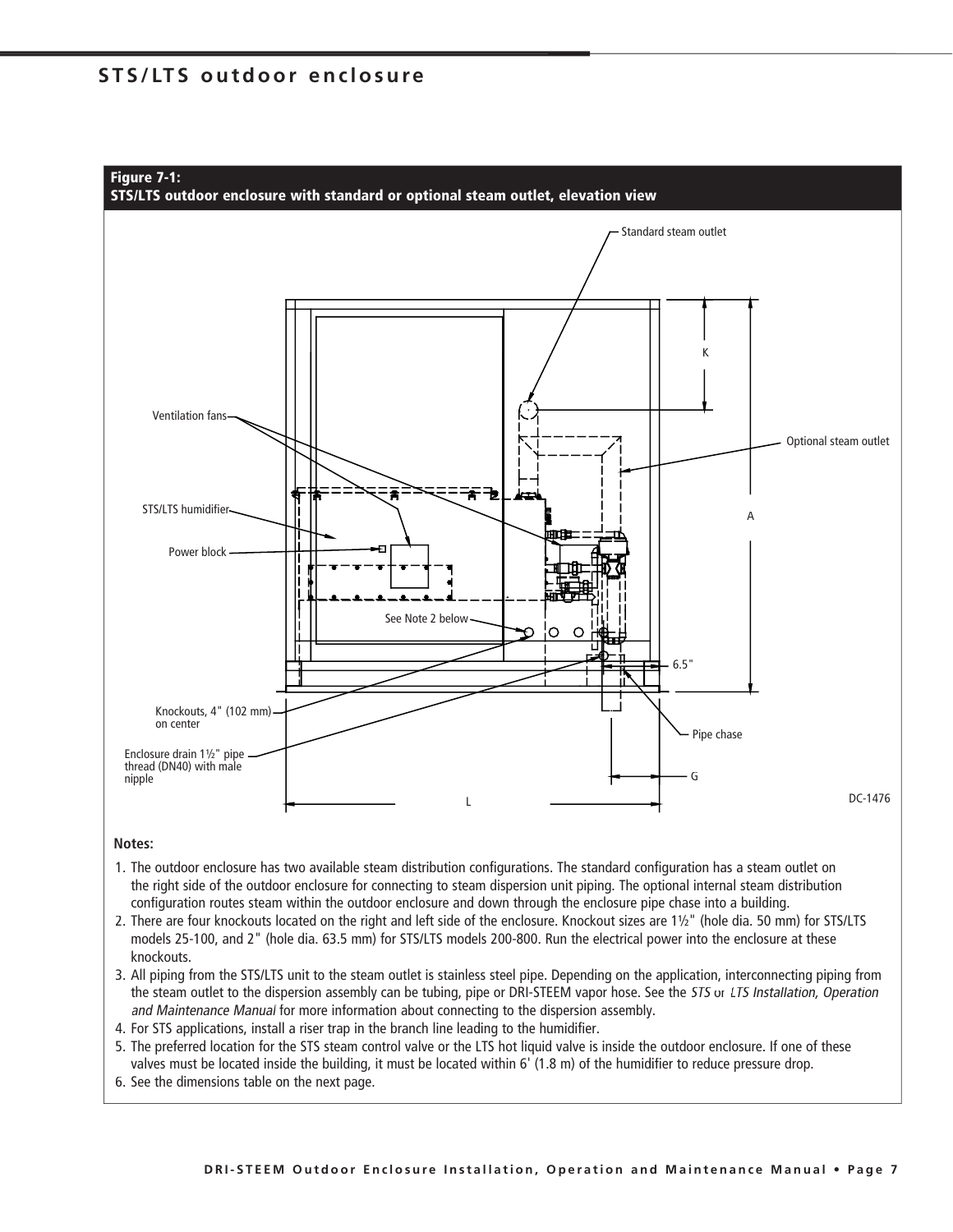# STS/LTS outdoor enclosure (cont.)



| <b>Table 8-1:</b><br><b>STS/LTS outdoor enclosure dimensions*</b> |                     |        |                              |              |         |
|-------------------------------------------------------------------|---------------------|--------|------------------------------|--------------|---------|
|                                                                   |                     |        | <b>STS/LTS or STS/LTS-DI</b> | model number |         |
| <b>Item</b>                                                       | <b>Description</b>  |        | 25-100                       |              | 200-800 |
|                                                                   |                     | inches | mm                           | inches       | mm      |
| A                                                                 | Enclosure height    | 56.00  | 1422                         | 66.00        | 1676    |
| B                                                                 | Enclosure width     | 36.00  | 914                          | 46.00        | 1168    |
| C                                                                 |                     | 4.50   | 114                          | 4.50         | 114     |
| D                                                                 | Pipe chase position | 2.00   | 57                           | 3.50         | 89      |
| E                                                                 | Pipe chase size     | 20.00  | 508                          | 32.00        | 312     |
| F                                                                 |                     | 8.00   | 203                          | 10.00        | 254     |
| G                                                                 |                     | 6.00   | 152                          | 8.50         | 216     |
| н                                                                 |                     | 18.63  | 473                          | 22.00        | 559     |
| J                                                                 | Steam pipe position | 14.50  | 368                          | 20.50        | 521     |
| K                                                                 |                     | 12.25  | 311                          | 11.00        | 279     |
| L                                                                 | Enclosure length    | 60.00  | 1524                         | 78.00        | 1981    |
| Note:<br>See drawings on this and the previous page.              |                     |        |                              |              |         |

|  |  |  | Page 8 . DRI-STEEM Outdoor Enclosure Installation, Operation and Maintenance Manual |  |
|--|--|--|-------------------------------------------------------------------------------------|--|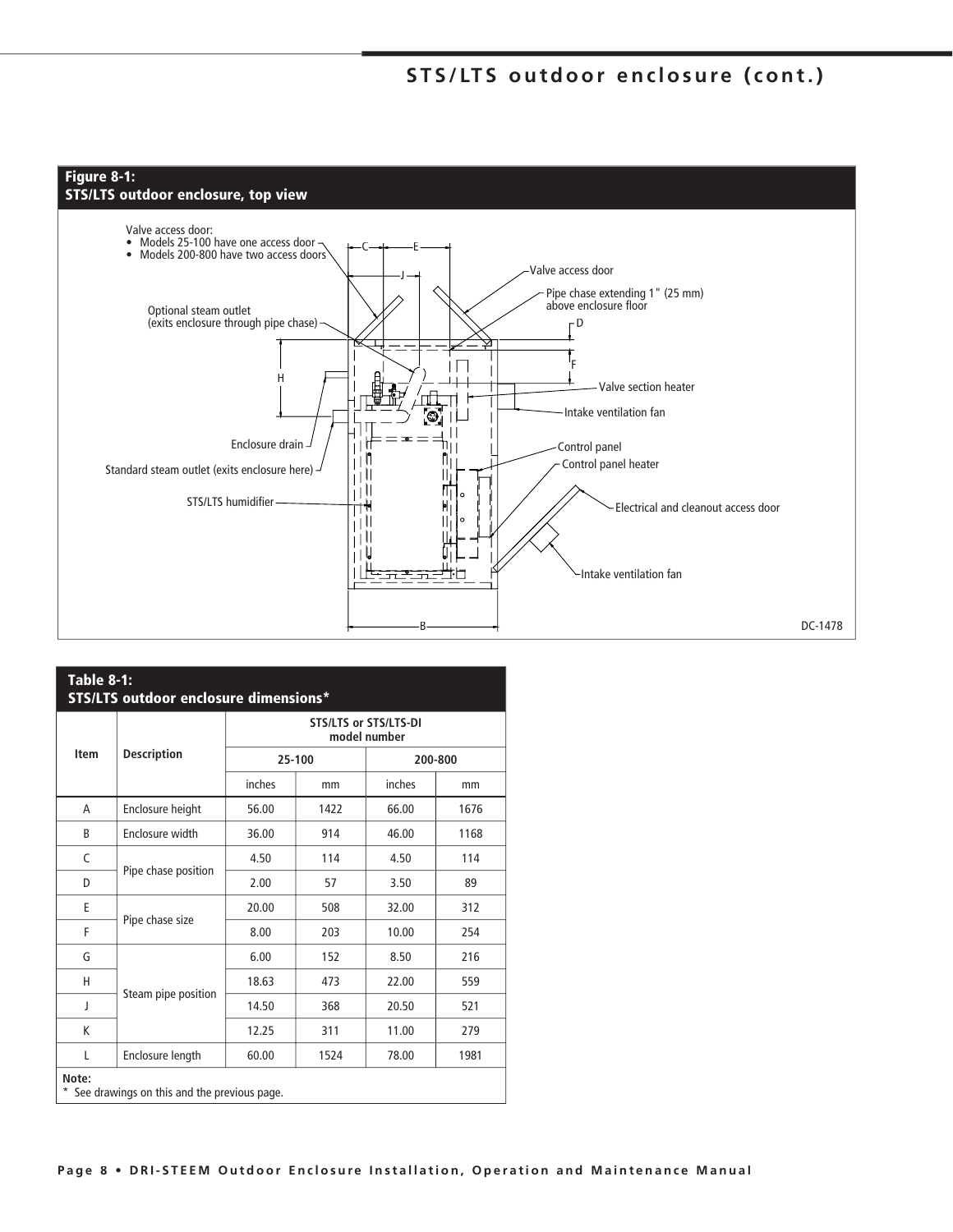# STS/LTS outdoor enclosure (cont.)

| <b>Table 9-1:</b><br><b>STS/LTS outdoor enclosure weights</b> |      |                                              |      |                                               |
|---------------------------------------------------------------|------|----------------------------------------------|------|-----------------------------------------------|
| STS/LTS or<br>STS/LTS-DI                                      |      | <b>Outdoor enclosure</b><br>shipping weight* |      | <b>Outdoor enclosure</b><br>operating weight* |
| model number                                                  | lbs  | kg                                           | lbs  | kg                                            |
| <b>STS-25</b>                                                 | 600  | 272                                          | 680  | 308                                           |
| STS-50                                                        | 625  | 284                                          | 840  | 381                                           |
| STS-100                                                       | 640  | 290                                          | 860  | 390                                           |
| STS-200                                                       | 1050 | 476                                          | 1650 | 748                                           |
| STS-400                                                       | 1125 | 510                                          | 1450 | 794                                           |
| STS-800                                                       | 1225 | 556                                          | 2250 | 1021                                          |
| $LTS-25$                                                      | 600  | 272                                          | 680  | 308                                           |
| LTS-100                                                       | 625  | 284                                          | 850  | 386                                           |
| LTS-400                                                       | 1050 | 476                                          | 1700 | 771                                           |
| Note:<br>Includes humidifier                                  |      |                                              |      |                                               |

| <b>Table 9-2:</b><br><b>STS/LTS outdoor enclosure connection sizes</b> |                                       |                                       |  |  |
|------------------------------------------------------------------------|---------------------------------------|---------------------------------------|--|--|
| <b>Description</b>                                                     | STS/LTS or STS/LTS-DI model number    |                                       |  |  |
|                                                                        | 25-100                                | 200-800                               |  |  |
| Water makeup (fill)                                                    | $\frac{1}{4}$ " pipe thread<br>(DN8)  | $\frac{1}{4}$ " pipe thread<br>(DN8)  |  |  |
| Drain                                                                  | $\frac{3}{4}$ " (DN20)                | 1" (DN25)                             |  |  |
| Condensate return                                                      | $\frac{3}{4}$ " pipe thread<br>(DN20) | $\frac{3}{4}$ " pipe thread<br>(DN20) |  |  |
| Steam outlet                                                           | See STS or LTS catalog                |                                       |  |  |

#### **Specifications**

- See your humidifier's catalog or installation, operation and maintenance manual for capacities and input requirements.
- Add 15 full load amps (120 VAC) when using an outdoor enclosure with a heater package.
- Add 2 full load amps (120 VAC) when using an outdoor enclosure without a heater package.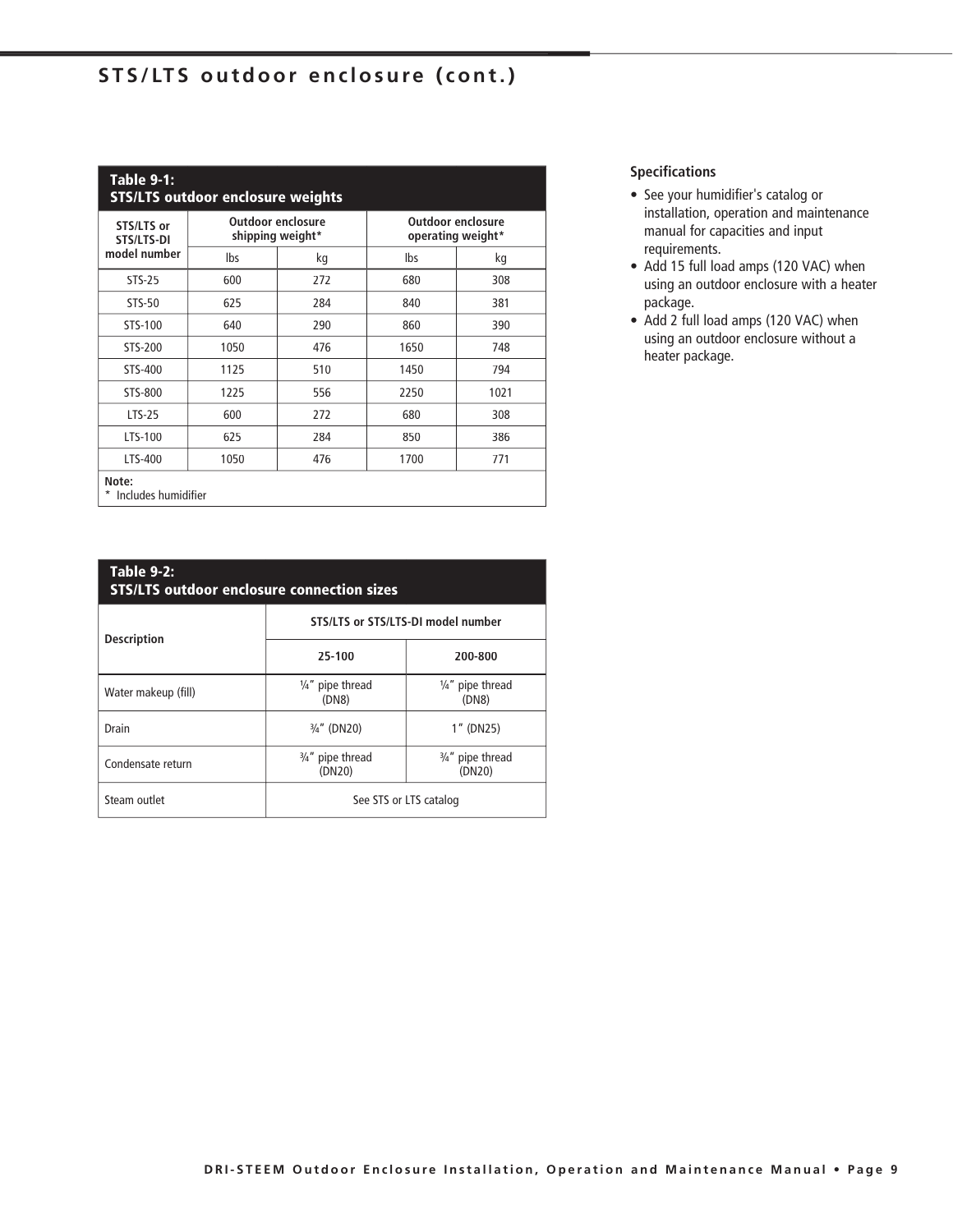### VAPORSTREAM outdoor enclosure



#### Notes:

- 1. The outdoor enclosure has two available steam distribution configurations. The standard configuration has a steam outlet at the back of the outdoor enclosure for connecting to steam dispersion unit piping. The optional internal steam distribution configuration routes steam within the outdoor enclosure and down through the enclosure pipe chase into a building.
- 2. There are four knockouts located on the right and left side of the enclosure. Knockout sizes are 11/2" (hole dia. 50 mm) for VAPORSTREAM models with 1-6 heaters and 2" (hole dia. 63.5 mm) for VAPORSTREAM models with 9-12 heaters. Run the electrical power into the enclosure at these knockouts.
- 3. All piping from the VAPORSTREAM unit to the steam outlet is stainless steel pipe. Depending on the application, interconnecting piping from the steam outlet to the dispersion assembly can be tubing, pipe or DRI-STEEM vapor hose. See the VAPORSTREAM Installation, Operation and Maintenance Manual for more information about connecting to the dispersion assembly.
- 4. A separate 15 amp, 120 VAC service must be brought to the outdoor enclosure to power the enclosure heaters and fans.
- 4. See dimensions tables on the next page.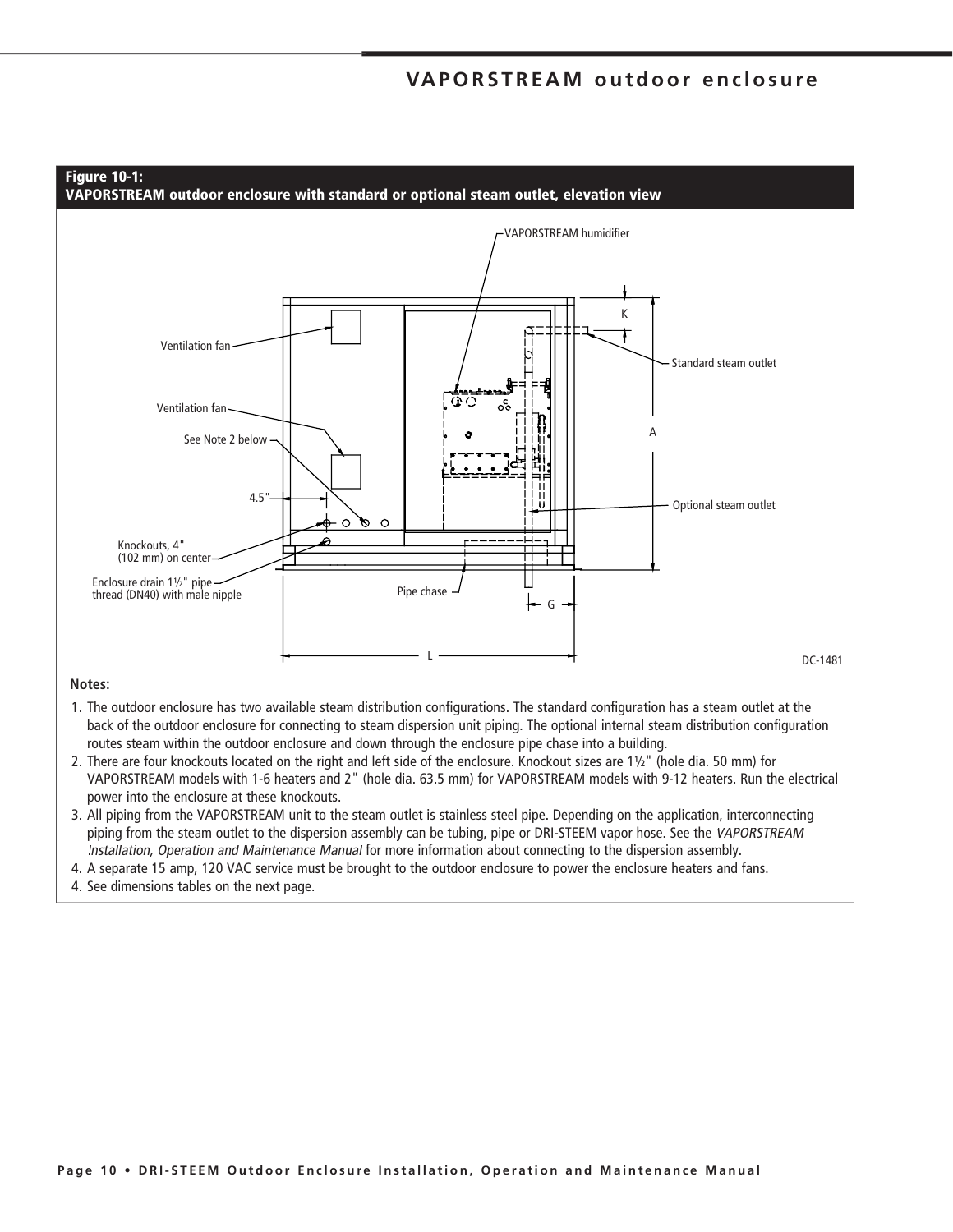# VAPORSTREAM outdoor enclosure  $(const.)$



**VAPORSTREAM outdoor enclosure, top view** 



|      |                     |        |                  | <b>VAPORSTREAM models</b> |                   |
|------|---------------------|--------|------------------|---------------------------|-------------------|
| Item | <b>Description</b>  |        | with 1-6 heaters |                           | with 9-12 heaters |
|      |                     | inches | mm               | inches                    | mm                |
| A    | Enclosure height    | 56.00  | 1422             | 56.00                     | 1422              |
| B    | Enclosure width     | 40.00  | 1016             | 54.00                     | 1372              |
| C    |                     | 2.50   | 64               | 2.50                      | 64                |
| D    | Pipe chase position | 2.50   | 64               | 2.50                      | 64                |
| Е    |                     | 8.00   | 203              | 8.00                      | 203               |
| F    | Pipe chase size     | 19.50  | 495              | 19.50                     | 495               |
| G    |                     | 13.50  | 343              | 13.50                     | 343               |
| н    |                     | 22.00  | 559              | 29.50                     | 899               |
| J    | Steam pipe position | 7.00   | 178              | 7.00                      | 178               |
| K    |                     | 8.25   | 210              | 9.25                      | 235               |
| L    | Length              | 60.00  | 1524             | 64.00                     | 1626              |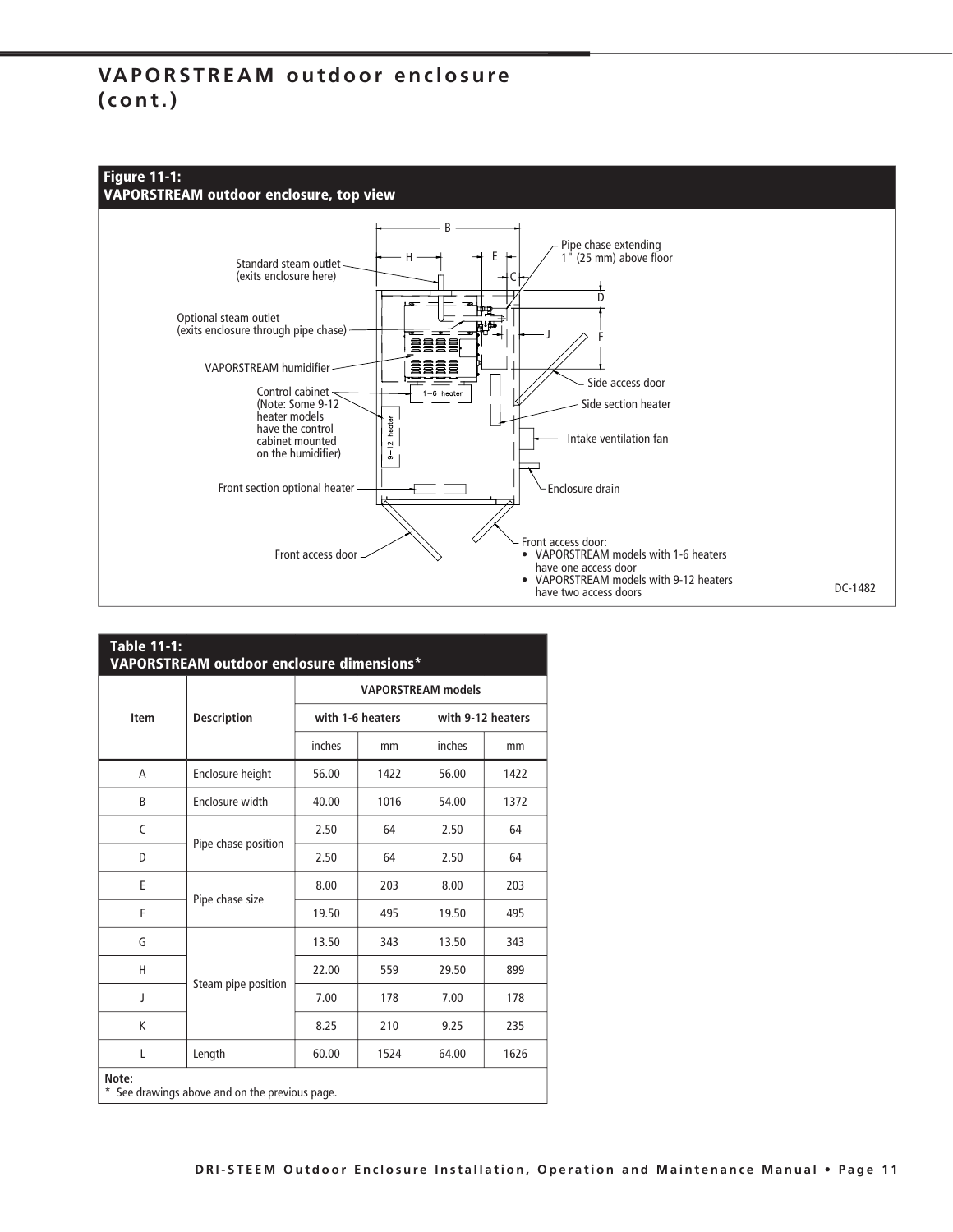# VAPORSTREAM outdoor enclosure  $(const.)$

### **Table 12-1:**

| <b>VAPORSTREAM outdoor enclosure weights</b> |                      |                  |                          |                                               |     |
|----------------------------------------------|----------------------|------------------|--------------------------|-----------------------------------------------|-----|
| <b>VAPORSTREAM</b> model                     | Number of<br>heaters | shipping weight* | <b>Outdoor enclosure</b> | <b>Outdoor enclosure</b><br>operating weight* |     |
|                                              |                      | lbs              | kg                       | lbs                                           | kg  |
| $2-1, 3-1, 4-1, 5-1$                         |                      | 485              | 220                      | 530                                           | 240 |
| 6-1, 9-1, 12-1, 16-1, 21-1, 25-1             |                      | 515              | 234                      | 620                                           | 281 |
| 12-2, 18-2, 24-2, 32-2, 42-2, 50-2           | 6                    | 535              | 243                      | 690                                           | 313 |
| 18-3, 27-3, 36-3, 48-3, 63-3, 75-3           | 9                    | 860              | 390                      | 1090                                          | 494 |
| 24-4, 36-4, 48-4, 64-4, 84-4, 100-4          | 12                   | 910              | 413                      | 1190                                          | 540 |
| Note:                                        |                      |                  |                          |                                               |     |

\* Includes humidifier

#### **Specifications**

- See your humidifier's catalog or installation, operation and maintenance manual for capacities and input requirements.
- Add 15 full load amps (120 VAC) when using an outdoor enclosure with a heater package.
- Add 2 full load amps (120 VAC) when using an outdoor enclosure without a heater package.

#### Table 12-2: VAPORSTREAM outdoor enclosure connection sizes

| <b>Description</b>  | All VAPORSTREAM models            |
|---------------------|-----------------------------------|
| Water makeup (fill) | $\frac{1}{4}$ " pipe thread (DN8) |
| Drain               | $\frac{3}{4}$ " (DN20)            |
| Condensate return   | 3/4" pipe thread (DN20)           |
| Steam outlet        | See VAPORSTREAM catalog           |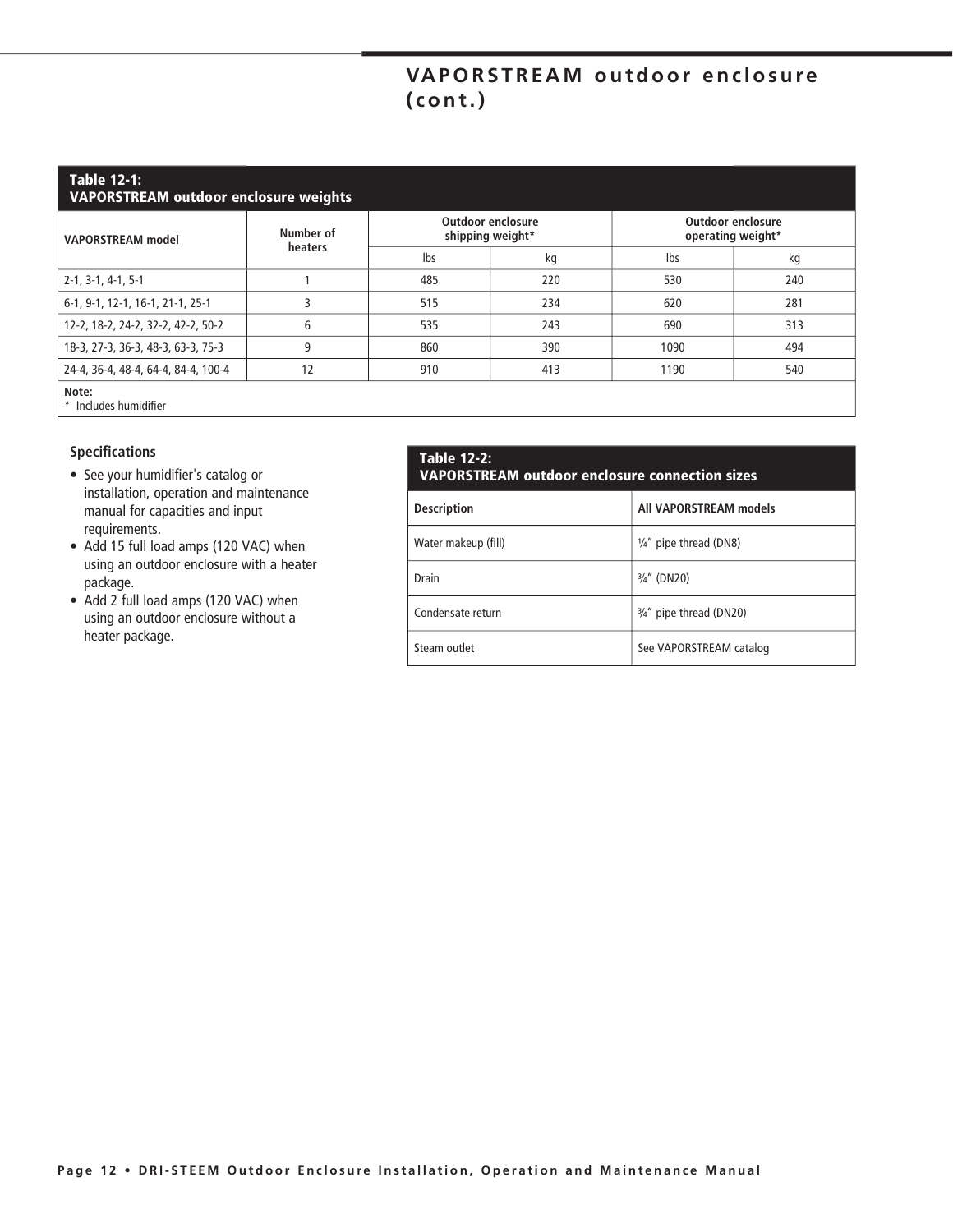### *<u>Outdoor enclosure installation</u>*

The outdoor enclosure option is used when DRI-STEEM humidifiers are installed outdoors. The following information is not intended to supersede any requirements of federal, state or local codes having jurisdiction; prior to installing the unit, consult authorities having jurisdiction.

#### **Operating temperatures**

DRI-STEEM humidifiers housed in an outdoor enclosure operate properly from -40 °F to 122 °F (-40 °C to 50 °C).

Insulate supply water piping to avoid dripping from condensation. To ensure that water will not remain in the fill line and freeze if there is a loss of power, field-install additional valves in a conditioned space upstream of the fill valve. These valves should be powered on the same circuit as the humidifier such that if the power goes off, water will drain out of the fill line to prevent freezing. See Figure 13-1.



Optional installation method for water supply piping

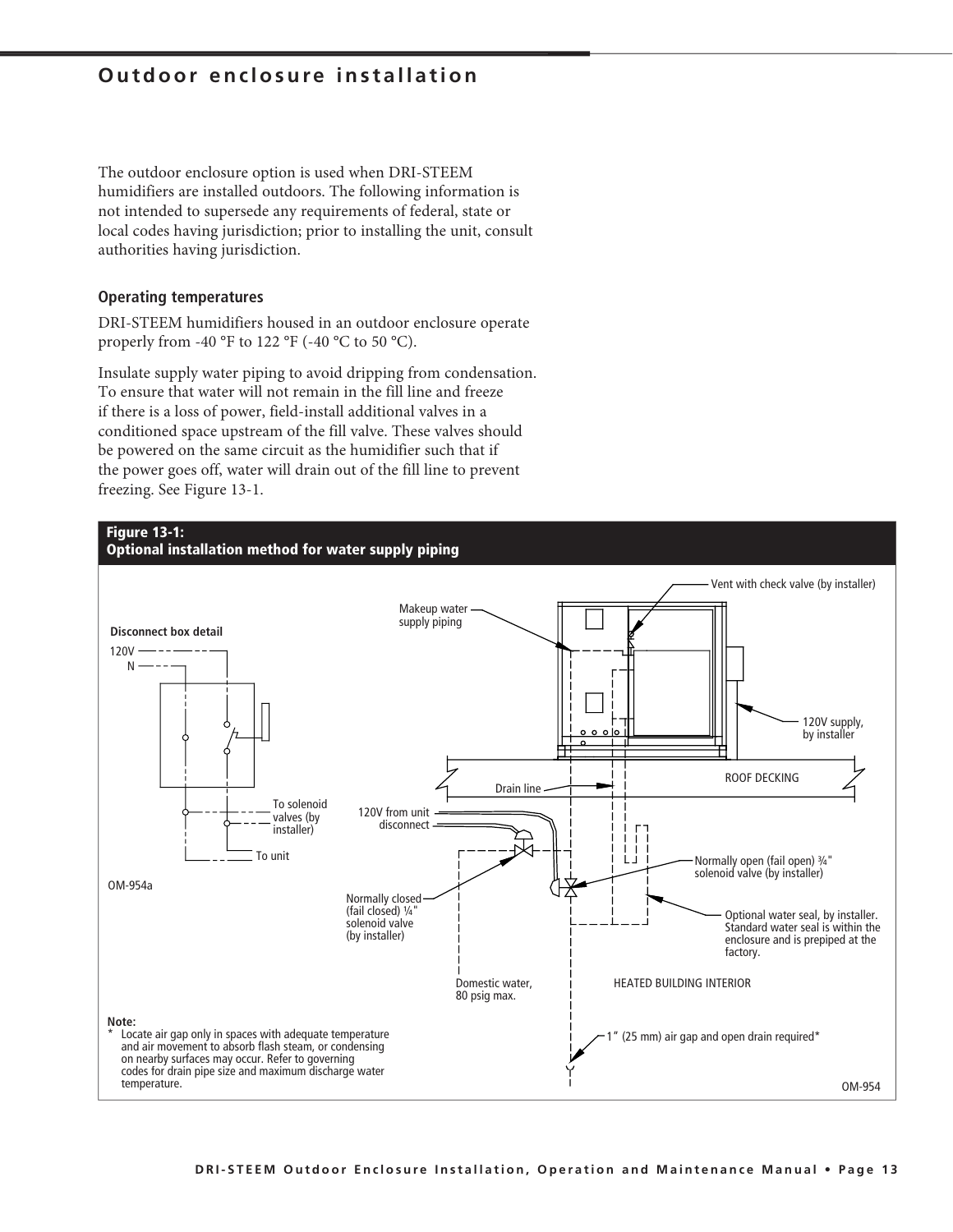

# Outdoor enclosure installation  $(const.)$

#### **Outdoor enclosure mounting**

- The outdoor enclosure must be level and located so that there is enough clearance for opening the access doors.
- Verify that the position of support legs, pad, or curb properly support the unit and that support structure dimensions coincide with unit dimensions.
- Locate unit so that air intakes are not too close to any exhaust fan outlets, gasoline storage, or other contaminants that could potentially cause dangerous situations. The use and storage of gasoline or other flammable vapors and liquids in open containers in the vicinity of this appliance is hazardous.
- When located on the roof, the outdoor enclosure air intakes must be a minimum of 14" (356 mm) above the roof to prevent intake of snow or splashed rain. Locate the outdoor enclosure so that prevailing winds do not blow into the air intakes.
- Be sure to remove all shipping brackets and other packaging prior to installing the unit.
- During transit, unloading, and setting of the unit, bolts and nuts may have become loosened. Check that all nuts are tightened.
- There are four knockouts located on the right and left side of the enclosure. It is recommended that the electrical power and gas (GTS only) piping are run into the enclosure at these knockouts.
- The outdoor enclosure is designed for handling by two methods. In both cases it must be lifted from the bottom base using a method that holds it level, and keeps it from tipping, falling, or twisting. If the unit is severely twisted during handling, permanent damage may occur. It is the installer's responsibility to verify the handling equipment's capability to safely handle the unit.
- The preferred method of lifting is by forklift. This is only possible if forks extend across the entire unit. Forks that do not extend across the entire unit could cause tipping resulting in unsafe conditions or damage to the unit.
- The alternative method of handling is through the unit's channel base frame and/or special lifting lug hooks installed on the unit. All lifting operations must be accomplished with a load spreader of sufficient width to ensure that the lifting cables clear the side of the unit. If this type of spreader is not available, wood strips should be inserted between the cables and unit where necessary. All four lifting points must be used and will be marked "lift here" on the unit.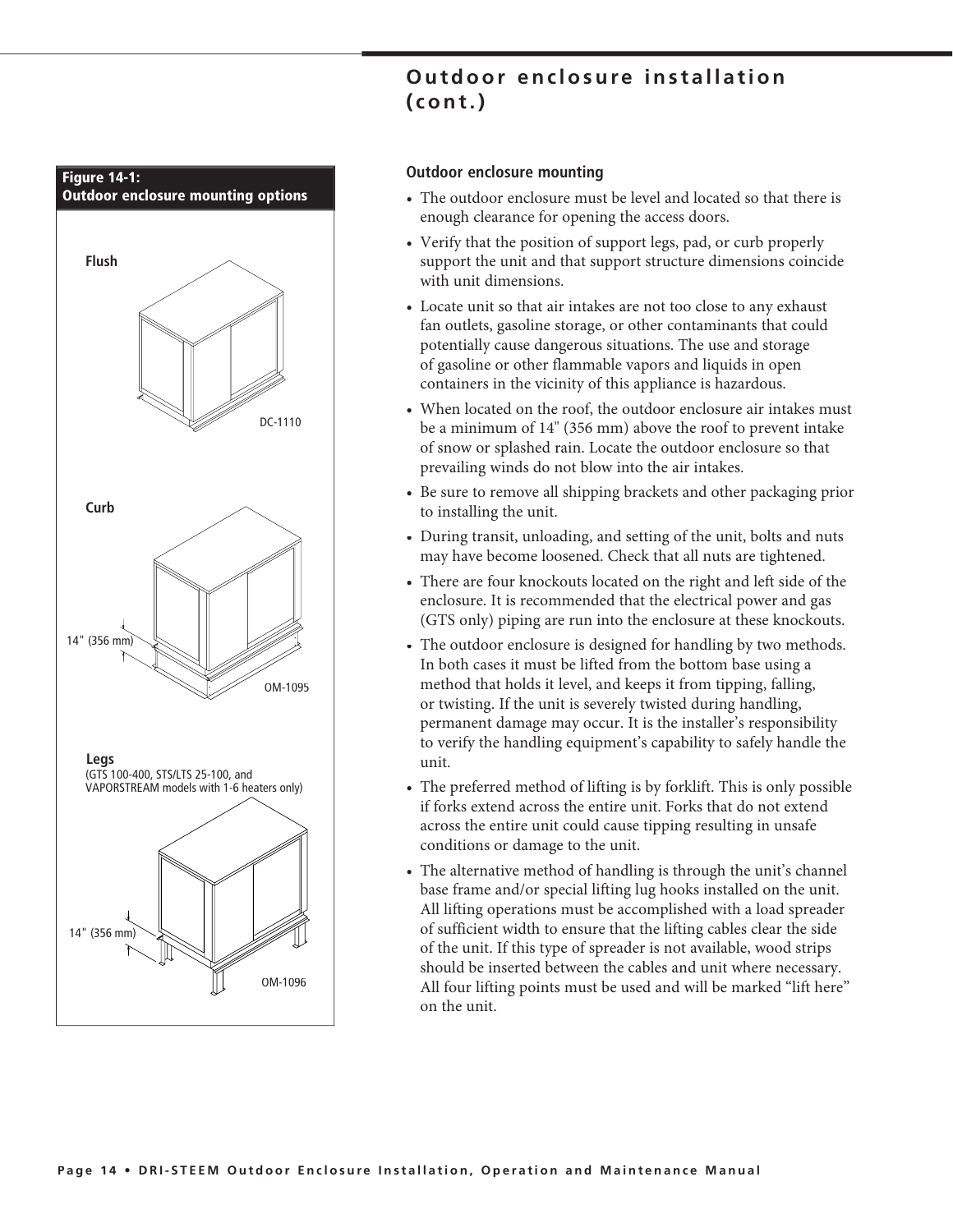### Outdoor enclosure installation  $(const.)$

- The outdoor enclosure has two available steam distribution configurations. The standard configuration has a steam outlet on one side of the outdoor enclosure for connecting to steam dispersion unit piping. The optional internal steam distribution configuration routes steam within the outdoor enclosure and down through the pipe chase into a building. See drawings on the dimensions pages of this manual.
- A pipe chase is located inside the enclosure. A cover for the pipe chase is provided to maintain proper pressure within the enclosure in the event that this opening is not utilized. However, it is recommended that this pipe chase be used for both the supply water piping and drain piping, in which case the pipe chase cover should be removed. Install insulation rated for 212 °F  $(100 \degree C)$  to completely fill the area around the pipes to maintain proper enclosure pressure.
- When the enclosure is pad-mounted or when the pipe chase cannot be used, the supply water and drain piping can be run through the knockouts, although preferably on the opposite side from the utility connections.

# **Figure 15-1: Outdoor enclosure clearances** Top:<br>GTS: Keep open for flue Left side: GTS: 24" (610 mm) Back: STS/LTS: Keep open for access STS/LTS: 36" (914 mm) GTS: 24" (610 mm)<br>STS/LTS: 12" (305 mm)<br>VAPORSTREAM: VAPORSTREAM: 12" (305 mm) VAPORSTREAM: 12" (305 mm) 24" (610 mm) **Right side:**<br>GTS: 36" (914 mm)<br>STS/LTS: 24" (610 mm) Front: GTS: 36" (914 mm) STS/LTS: 36" (914 mm) VAPORSTREAM: 36" (914 mm) VAPORSTREAM: 36" (914 mm) OM-955

#### Important note about STS and LTS outdoor enclosure installation

- For STS applications, install a riser trap in the branch line leading to the humidifier.
- The preferred location for the STS steam control valve or the LTS hot liquid valve is inside the outdoor enclosure. If one of these valves must be located inside the building, it must be located within 6' (1.8 m) of the humidifier to reduce pressure drop.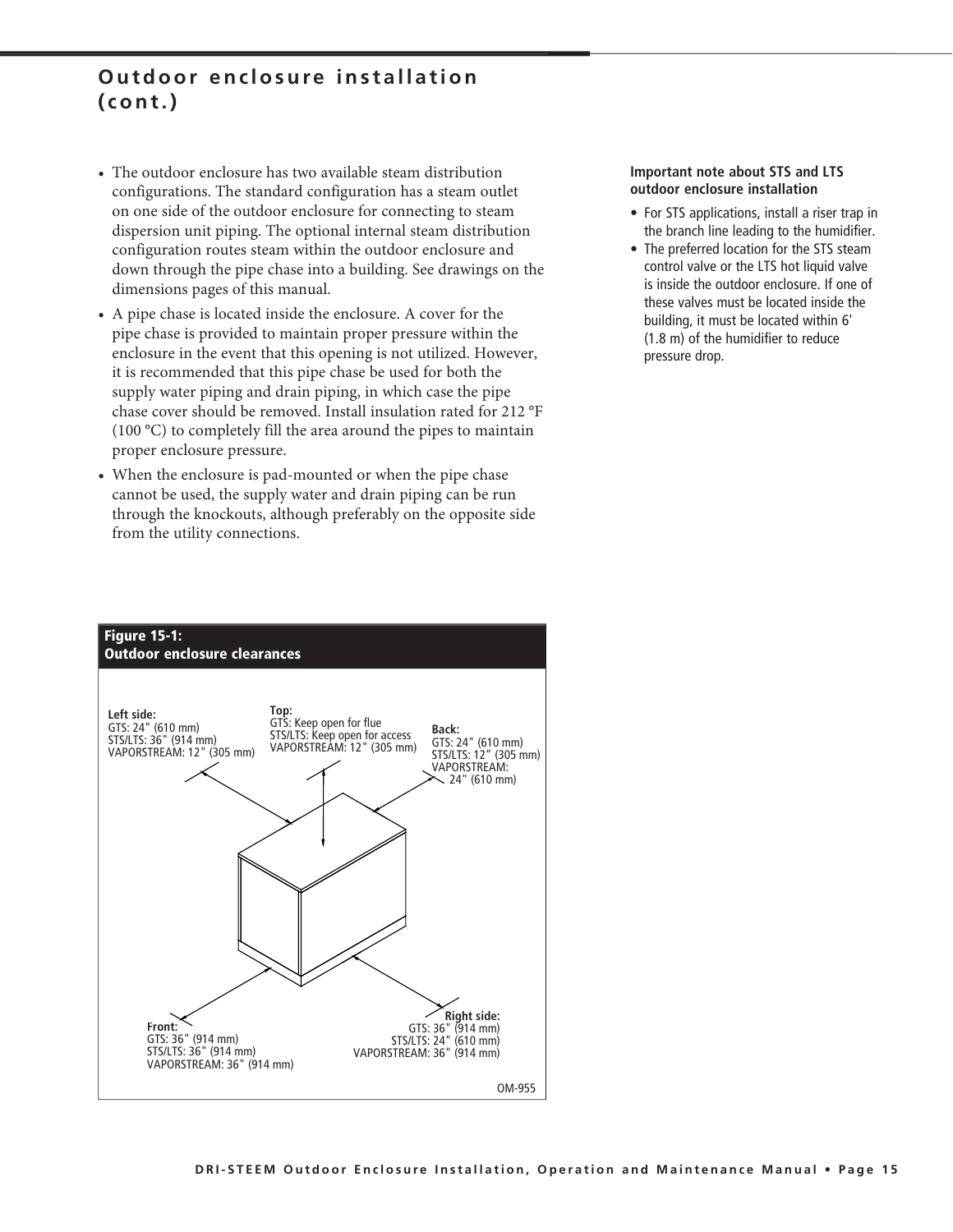### Outdoor enclosure installation  $($ cont. $)$

- For GTS outdoor enclosures, sealed combustion air is piped directly from the outside of the enclosure to the burner(s), so no conditioned air will be removed from the space below. This is factory piped and no assembly is required. Check tightness of pipe clamps.
- When ordered with the heater package, two thermostatcontrolled heaters are provided: one strip heater is located in the control cabinet section, and one strip heater is located in the front section to keep the enclosure at a constant minimum temperature.
- An enclosure drain is provided. In case of a water leak, water will drain from the enclosure through this drain.
- For GTS outdoor enclosures, external flue piping shall be provided by installer and field installed. The flue of the outdoor enclosure exits out the left side of the unit and a vertical stack must be constructed. Typically, the stack must be a minimum of 5-10 feet (1.5 - 3.0 m) above the top of the roof. However, the exact height will vary depending on unit size, climate, surrounding structures, etc. Governing codes prevail. A UL/C-UL (or equivalent) listed cap must be used and a drip tee included.

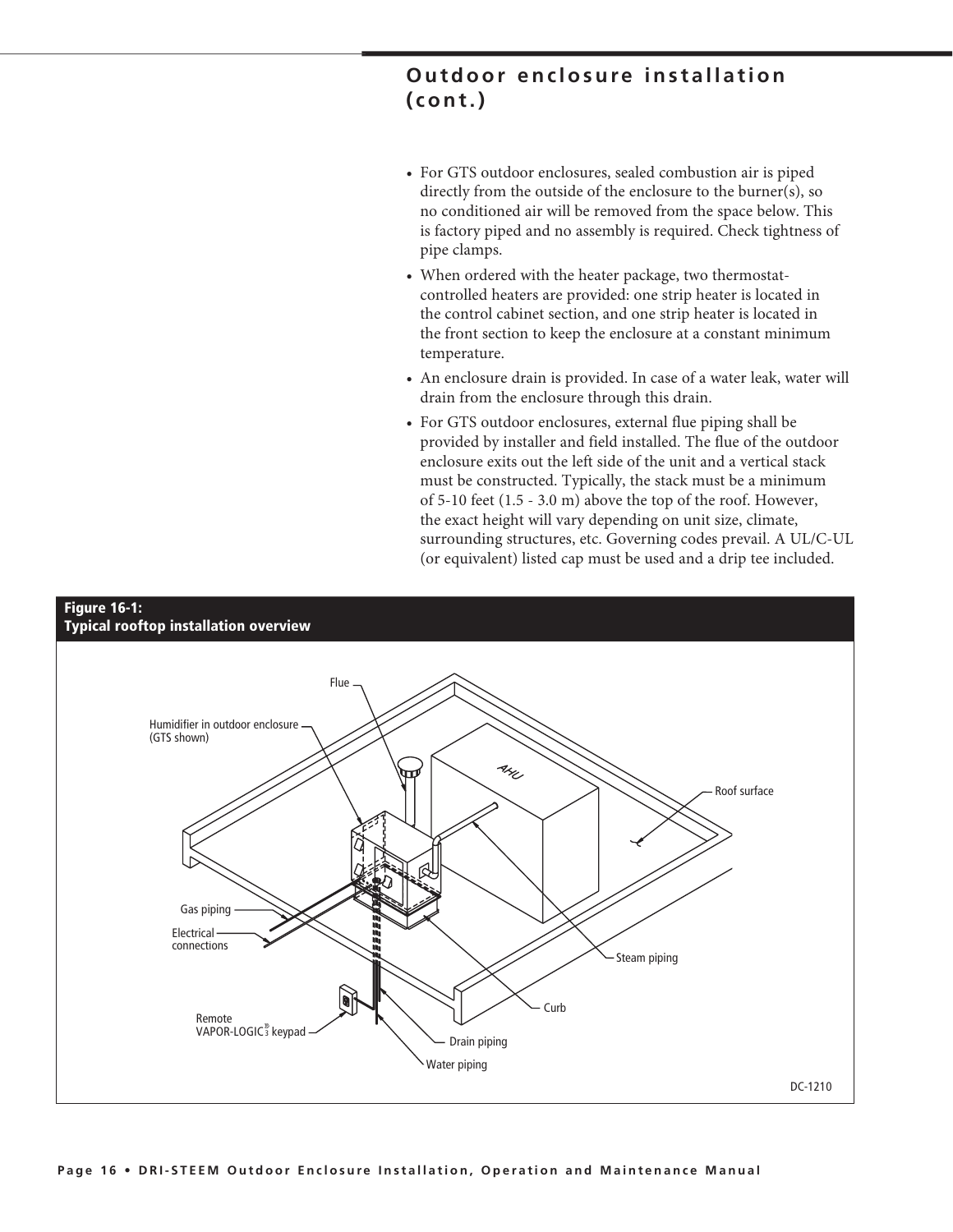### Outdoor enclosure installation  $($ cont. $)$

- For humidifiers with VAPOR-LOGIC3 control, a keypad with standard 5' (1.5 m) cable ships mounted to the subpanel in the outdoor enclosure. The keypad must not come in contact with the strip heaters or block the intake ventilation hood.
- If constant monitoring of the unit is desired, or if the unit is located in a severe climate, a remote mount keypad should be installed. Additional cable lengths up to 500 feet (152 m) are available as an option for this mounting configuration (VAPOR-LOGIC3 control required).
- Curbs (optional) will be shipped knocked down for ease of transporting to the roof. Curbs are manufactured of 16-gauge galvanized steel and shipped with all hardware for bolt-together assembly. All holes are matched before leaving the factory. Curb is to be a minimum of 14" (356 mm) high. A  $2" \times ½"$  closed-cell curb gasket with adhesive on one side is supplied with hardware. The gasket must be installed between the top of the curb and the base surface of the outdoor enclosure to prevent moisture from leaking into the building from either driving rain or melting snow. An installation drawing is also included.
- Stand legs (optional): Four symmetrically-shaped stand legs are provided with all the necessary hardware for elevating the outdoor enclosure 14" (356 mm) from the ground. The stand legs should be securely mounted to the grade by the installing contractor. To prevent the outdoor environment from penetrating the enclosure, close-off provisions must be made between the stand legs.
- All piping from the humidifier to the steam outlet is stainless steel pipe. Depending on the application, interconnecting piping from the steam outlet to the dispersion assembly can be tubing, pipe or DRI-STEEM vapor hose. See your humidifier's installation, operation and maintenance manual for more information about connecting to the dispersion assembly.
- Refer to your humidifier's installation, operation and maintenance manual for directions on installation of electrical, gas, flue, and water connections. A separate electrical service connection for the outdoor enclosure is recommended. Insulated or heat taping of water piping is recommended.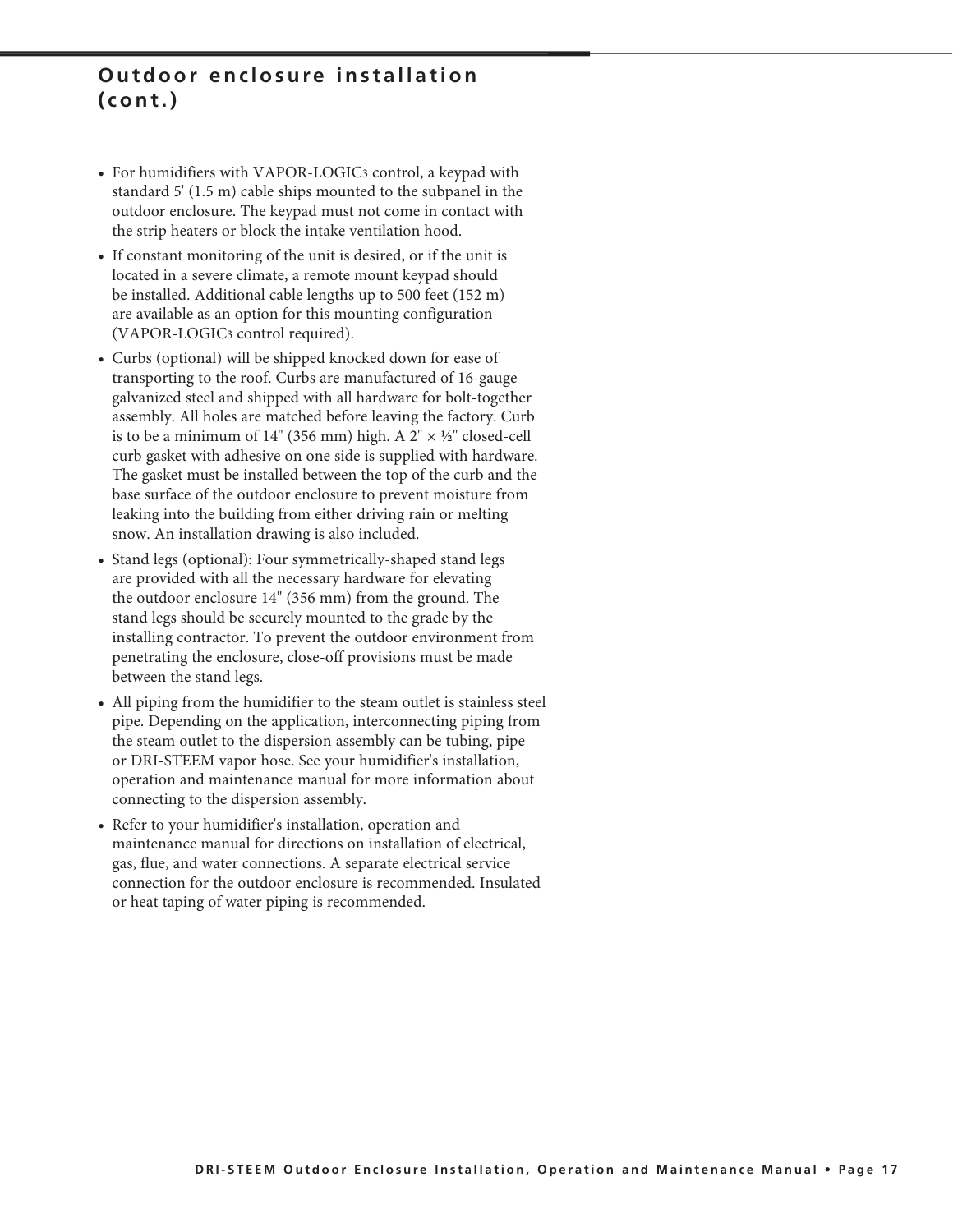### Outdoor enclosure operation

#### Note:

If your STS or LTS humidifier uses a LW417 controller, the aquastat option must be purchased to provide freeze protection.

#### **Operation**

When power is applied to the outdoor enclosure:

- If the ambient temperature in the enclosure is below 50 °F  $(10 °C)$ , the enclosure strip heaters are powered up. The humidifier is not allowed to operate unless the temperature inside the enclosure is equal to or greater than 35 °F (2 °C). The strip heaters will power down when the temperature inside the enclosure reaches 50 °F (10 °C). The aquastat feature of the humidifier will allow the humidifier to continue operating until it reaches a factory default tank temperature of 70 °F (21 °C). This temperature can be reset in the field to be up to 180 °F  $(82 °C)$
- If the ambient temperature in the enclosure is at or above 85 °F  $\bullet$ (30 °C) but less than 150 °F (66 °C), two ventilation fans turn on to cool the electronic components.
- If the ambient temperature in the enclosure is 150 °F (66 °C) or  $\bullet$ greater, a high limit switch powers down the humidifier. The ventilation fans will continue to run and, once the enclosure temperature falls below 130  $\mathrm{^{\circ}F}$  (54  $\mathrm{^{\circ}C}$ ), the humidifier will automatically resume normal operation.
- If there is a power loss to the enclosure, the normally-open (fail-open) drain valve will drain the humidifier.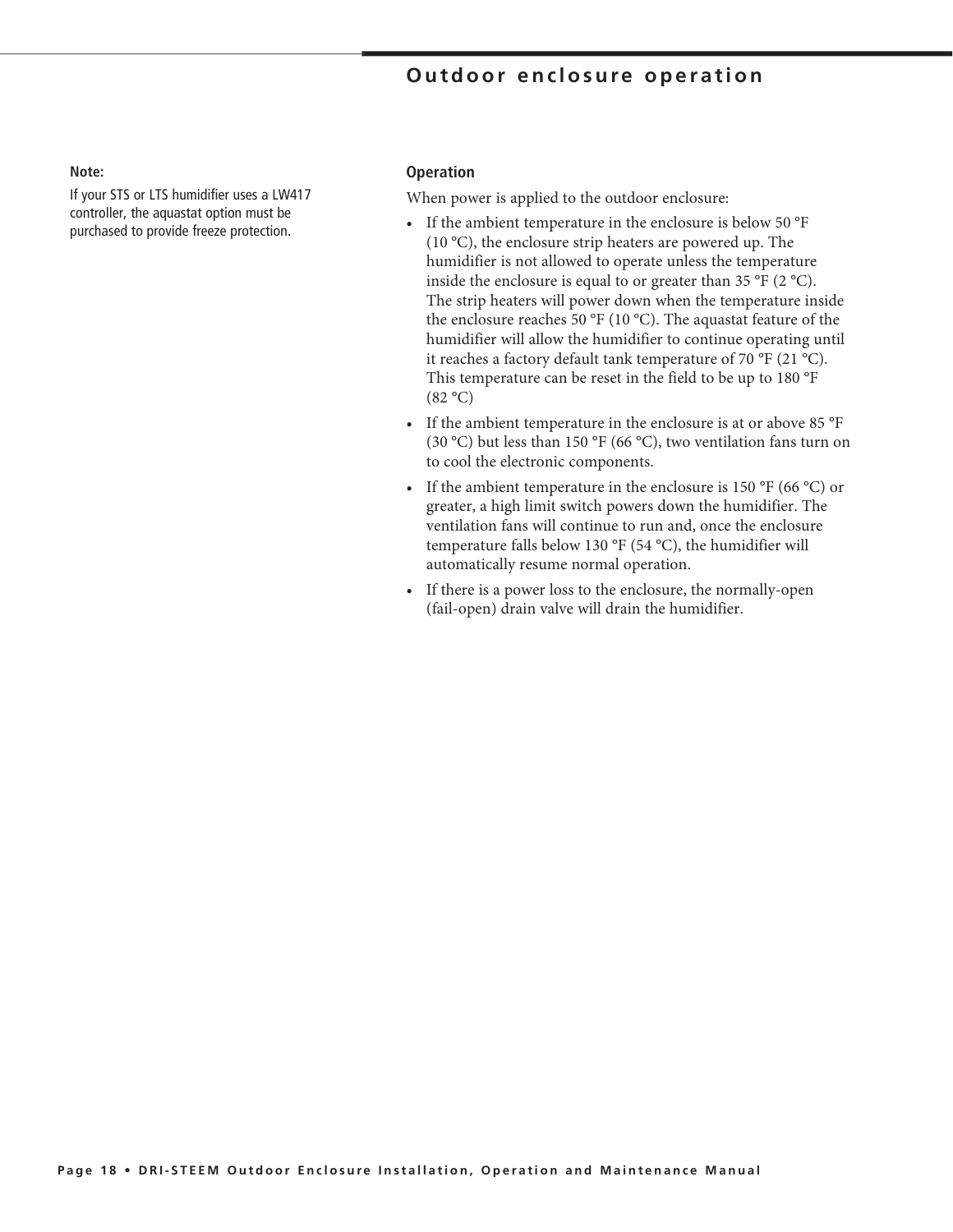# **Outdoor enclosure maintenance**

- Access to the humidifier side cleanout plate is through the outdoor enclosure electrical service door.
- Clean vent screens annually.
- Check for proper operation of strip heaters and ventilation fans annually.
- Refer to your humidifier's installation, operation and maintenance manual for complete maintenance of your humidifier.

#### **CAUTION:**

Always shut off electrical service disconnect prior to working on the humidifier.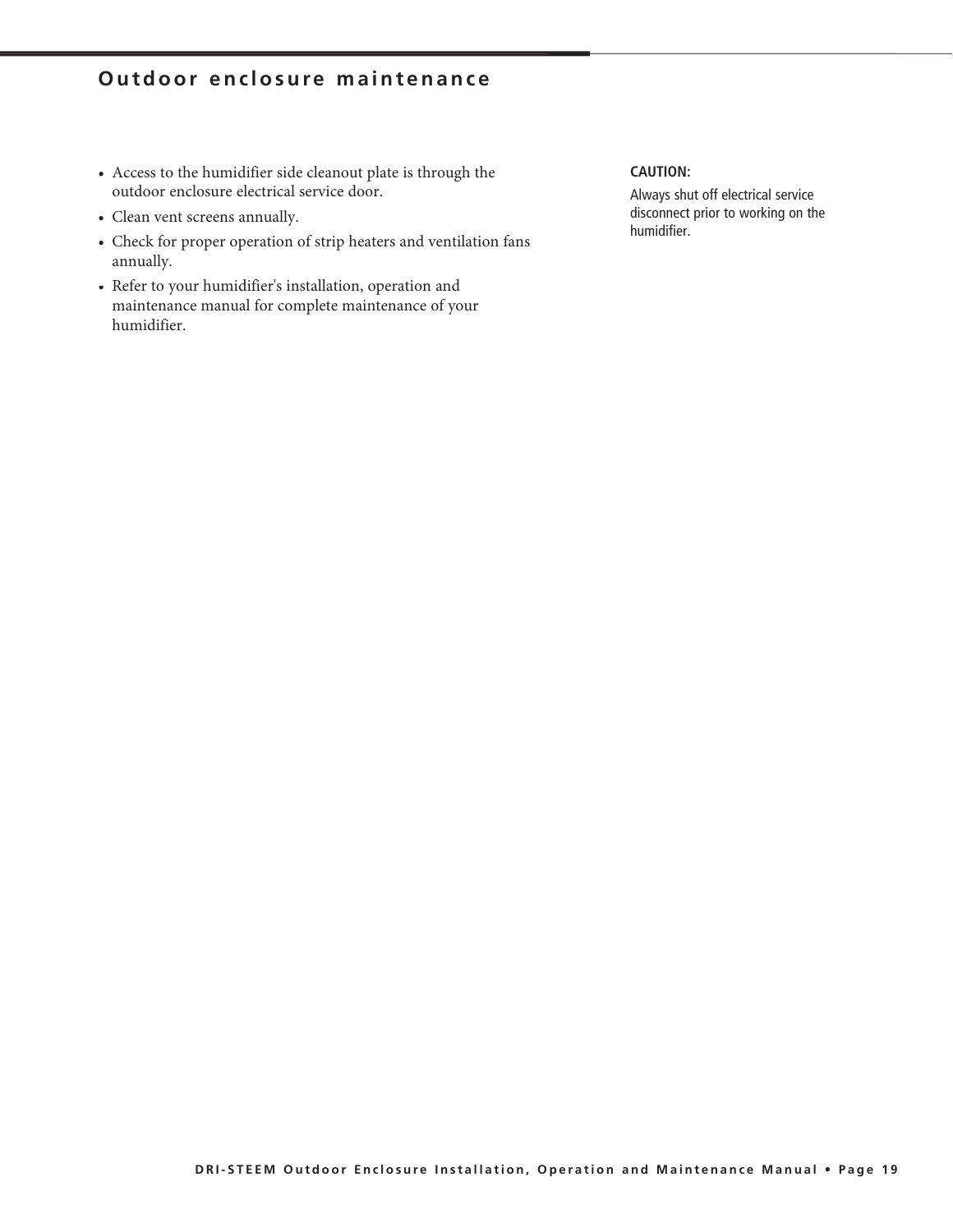# Outdoor enclosure troubleshooting guide

| <b>Table 20-1:</b><br>Outdoor enclosure troubleshooting guide |                                                                                                            |                                       |  |
|---------------------------------------------------------------|------------------------------------------------------------------------------------------------------------|---------------------------------------|--|
| Symptom                                                       | Possible cause                                                                                             | <b>Recommended action</b>             |  |
| Fans not operating                                            | No power                                                                                                   | Check for power to outdoor enclosure. |  |
|                                                               | Loose connections                                                                                          | Reconnect wiring or tighten.          |  |
|                                                               | Broken fan                                                                                                 | Replace fan.                          |  |
| Heaters not operating                                         | No power                                                                                                   | Check for power to outdoor enclosure. |  |
|                                                               | Loose connections                                                                                          | Reconnect wiring or tighten.          |  |
|                                                               | Broken heater                                                                                              | Replace heater.                       |  |
| Doors not sealing                                             | Loose handles                                                                                              | Adjust handle.                        |  |
|                                                               | Bad gasket                                                                                                 | Replace gasket.                       |  |
| Note:                                                         | For humidifier troubleshooting, refer to your humidifier's installation, operation and maintenance manual. |                                       |  |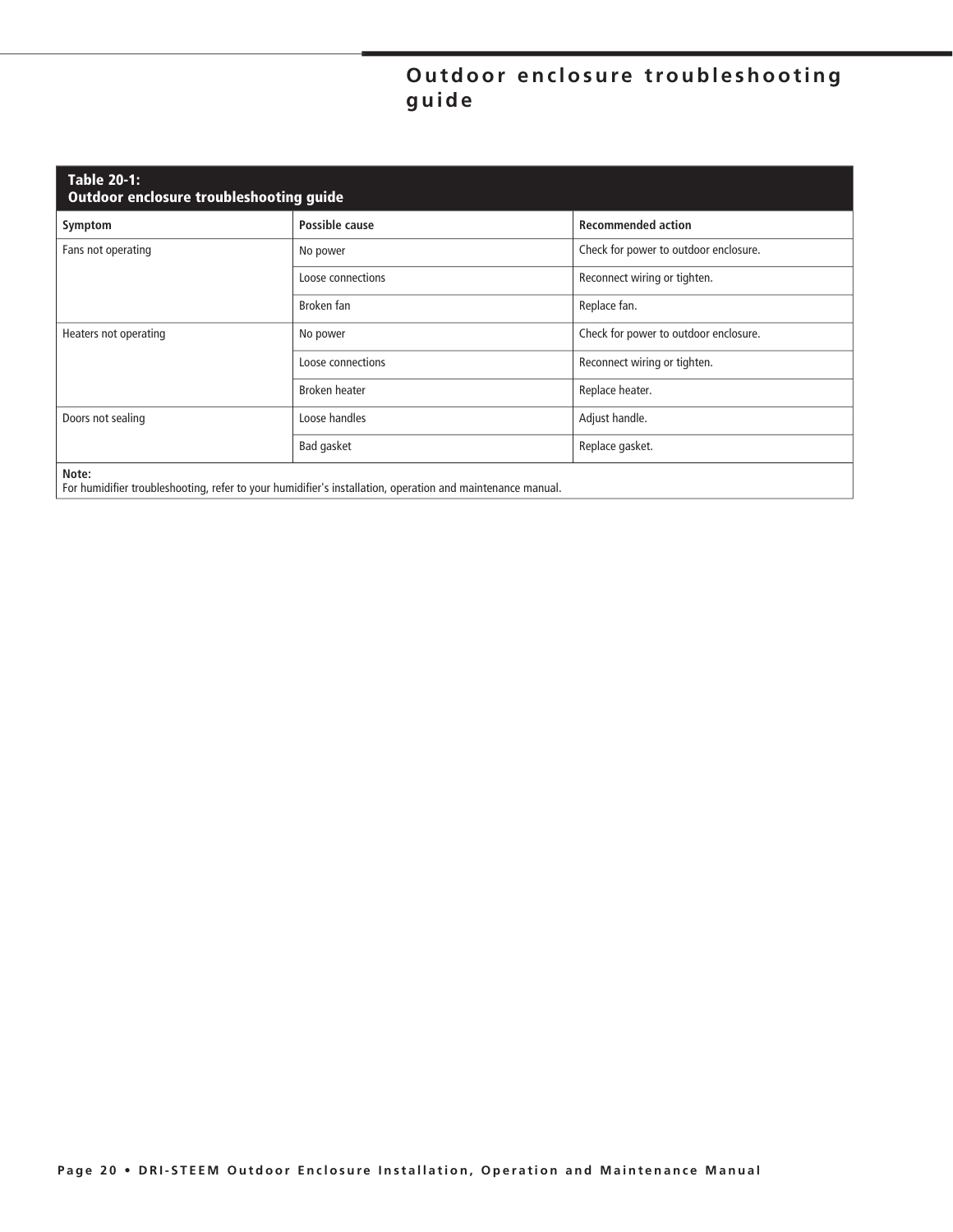# **Outdoor enclosure replacement** parts



| <b>Table 21-1:</b><br><b>Outdoor enclosure replacement parts</b> |                      |             |  |
|------------------------------------------------------------------|----------------------|-------------|--|
| Number in drawing                                                | <b>Description</b>   | Part number |  |
| 1                                                                | 500W strip heater    | 405800-052  |  |
| $\mathfrak{p}$                                                   | 1100W strip heater   | 405800-053  |  |
| 3                                                                | Cooling fan          | 405800-068  |  |
| 4                                                                | Gasket, door or roof | $\star$     |  |
| 5                                                                | Stat, high limit     | 405800-065  |  |
| 6                                                                | Stat, low limit      | 405800-066  |  |
| 7                                                                | Stat, heater         | 405800-066  |  |
| 8                                                                | Stat, fan            | 405800-067  |  |
| * Contact DRI-STEEM                                              |                      |             |  |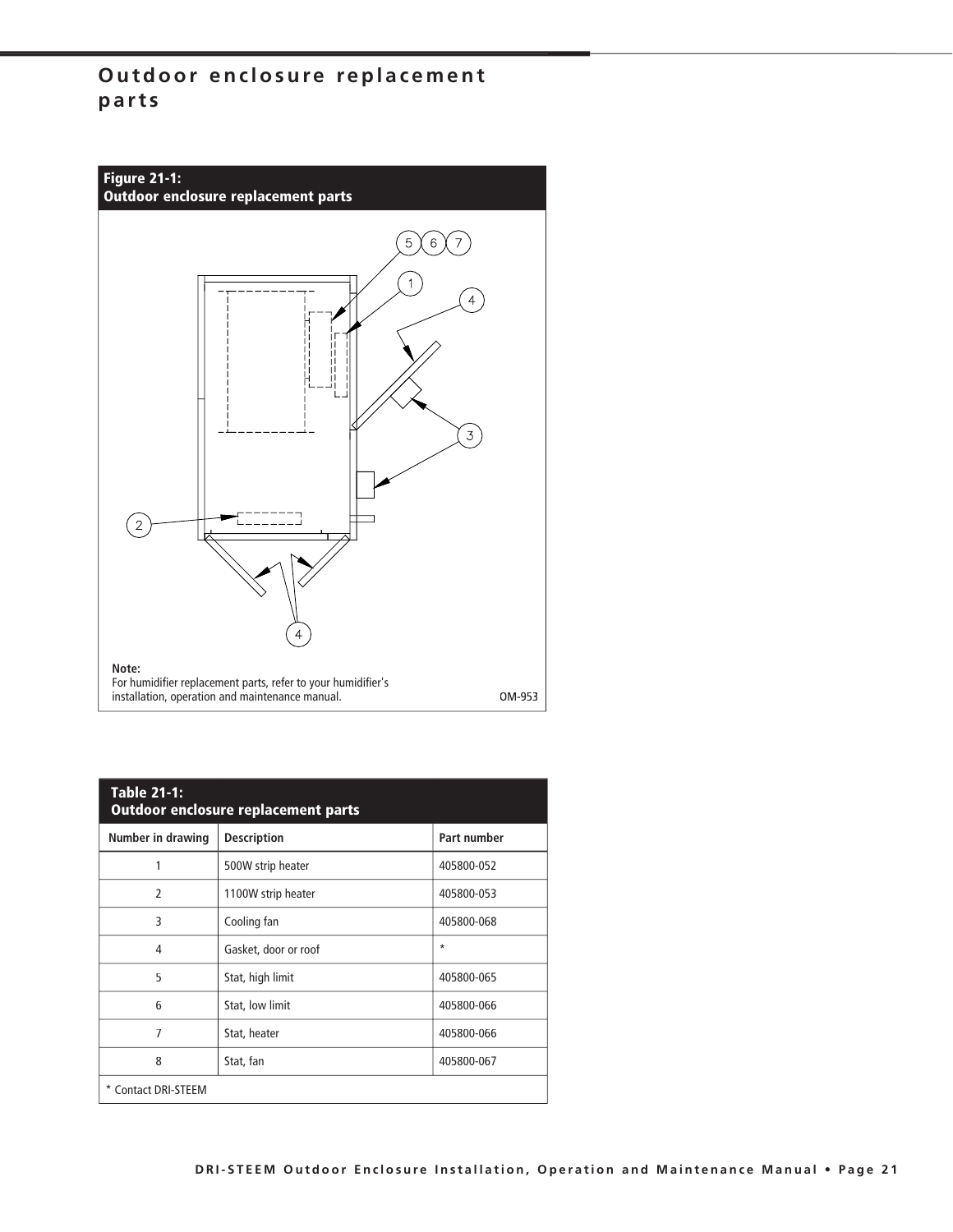### $N$  otes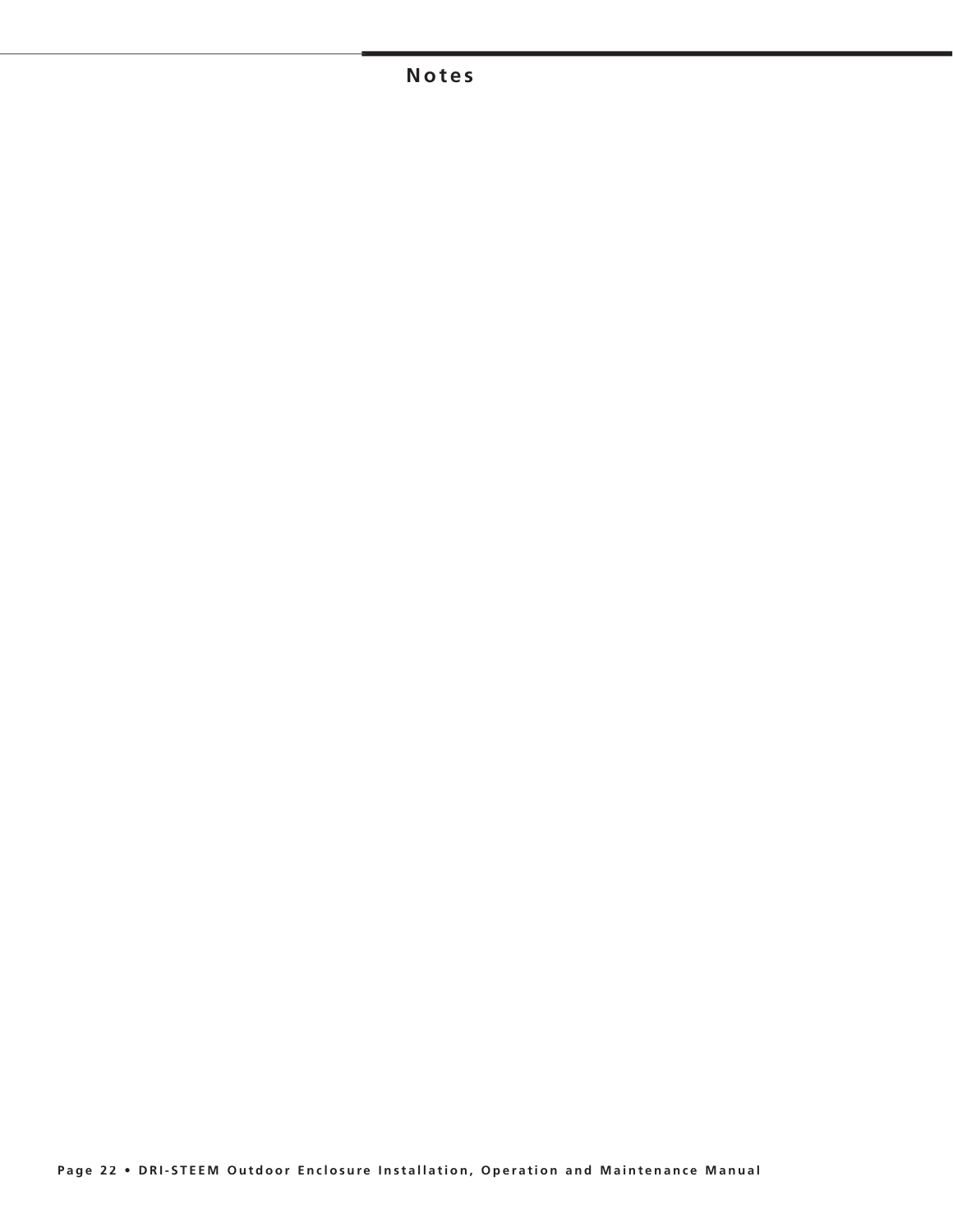### $N$  otes